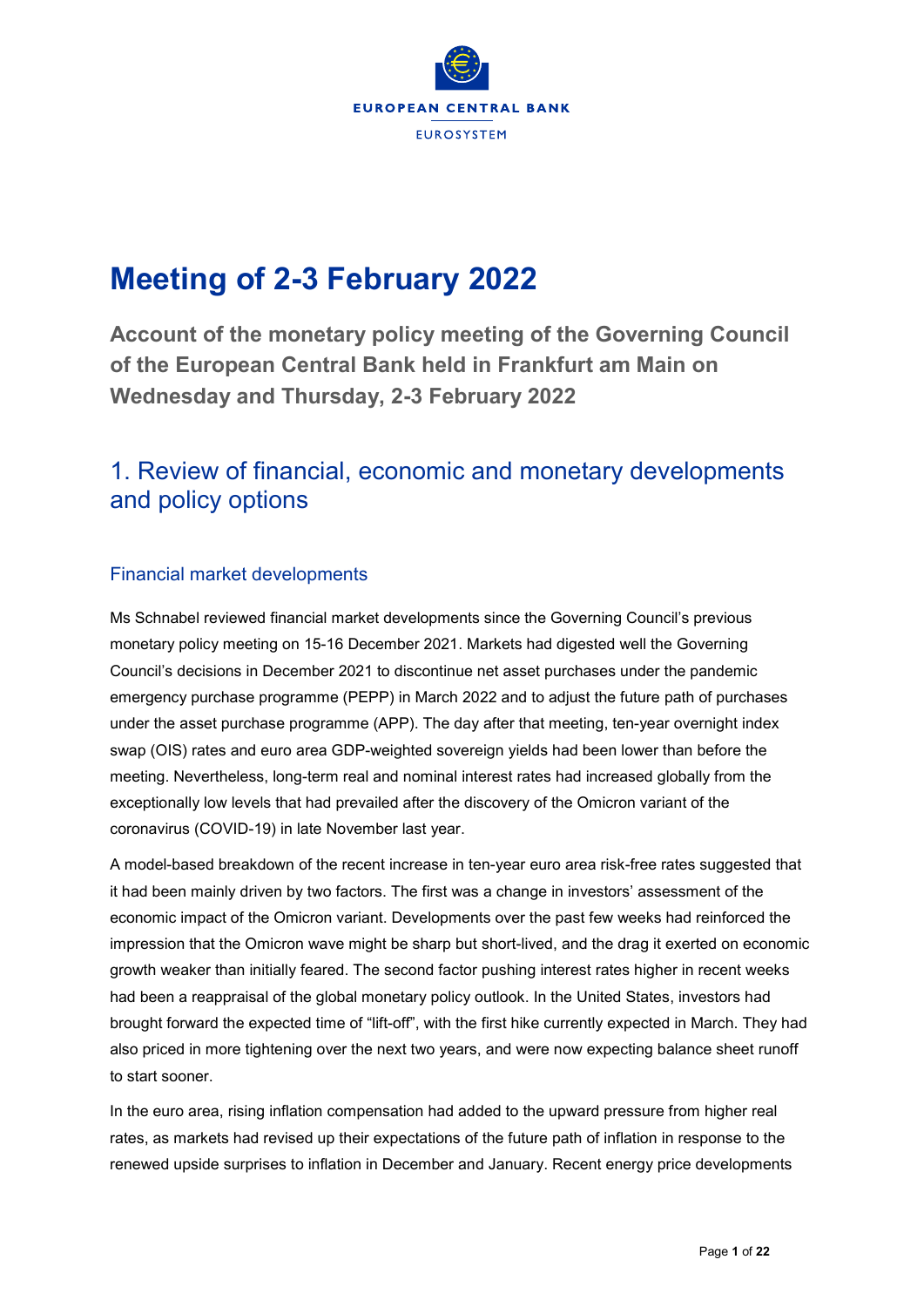had added to perceptions in the market that inflation risks were rising. Brent crude oil prices had increased to about USD 90 per barrel, the highest level since 2014 and about 25% higher compared with mid-December. According to futures curves, oil prices were expected to remain high over the medium term. Gas spot and futures prices, too, were higher than before the Governing Council's previous monetary policy meeting, reflecting the growing tensions between Russia and Ukraine as well as low inventories.

These developments had contributed to a continued reappraisal of the medium-term inflation outlook for the euro area. First, respondents to the Survey of Monetary Analysts (SMA) saw upside risks to inflation over the entire horizon covered by the SMA. Second, survey-based indicators of long-run inflation expectations had been revised up. In the SMA, in particular, they had risen to 2% from 1.8% in December. This was the highest they had ever been since the start of the SMA. Likewise, in January long-term inflation expectations from Consensus Economics had reached 2% for the first time since 2015. Market-based measures of longer-term inflation compensation had remained at around 2%. Furthermore, in the inflation options market, investors were pricing in a probability of around 30% that inflation over the next five years would, on average, be above 2.5% and a probability of around 50% that it would be above 2%.

In this environment, markets had significantly revised their expectations about the monetary policy outlook in the euro area. Compared with December, the OIS forward curve had steepened visibly for short-term maturities. Markets were pricing in a cumulative 50 basis point hike in the deposit facility rate (DFR) by mid-2023, which would raise the DFR to 0%. As usual, these dates had to be treated with caution because the market rates included term premia. Allowing for such premia, market pricing implied that the DFR would actually rise above zero somewhat later. SMA participants, too, were now expecting the first DFR increase to be one quarter earlier, in the third quarter of 2023, with a much steeper path after lift-off than they had anticipated in December.

Developments in options markets suggested that investors had revised not only their expectations about the central future path of short-term interest rates, but also their expectations about the distribution of risks around this path. This distribution had become more skewed to the upside. Nevertheless, monetary policy in the euro area was still expected to normalise at a measurably slower pace than in many other economies, as could be seen from the developments in foreign exchange markets. The euro had temporarily fallen against the US dollar to the lowest level since June 2020. At the time of the meeting, the euro was still down against the US dollar by more than 6% compared with a year ago and was trading close to its 2019 average. In nominal effective terms, the euro was down by around 3% compared with a year ago.

With investors preparing for faster policy normalisation globally, risk assets that had benefited from the long period of very low interest rates might have been expected to come under pressure. However, risk assets had in fact remained resilient overall, in particular in the euro area. According to market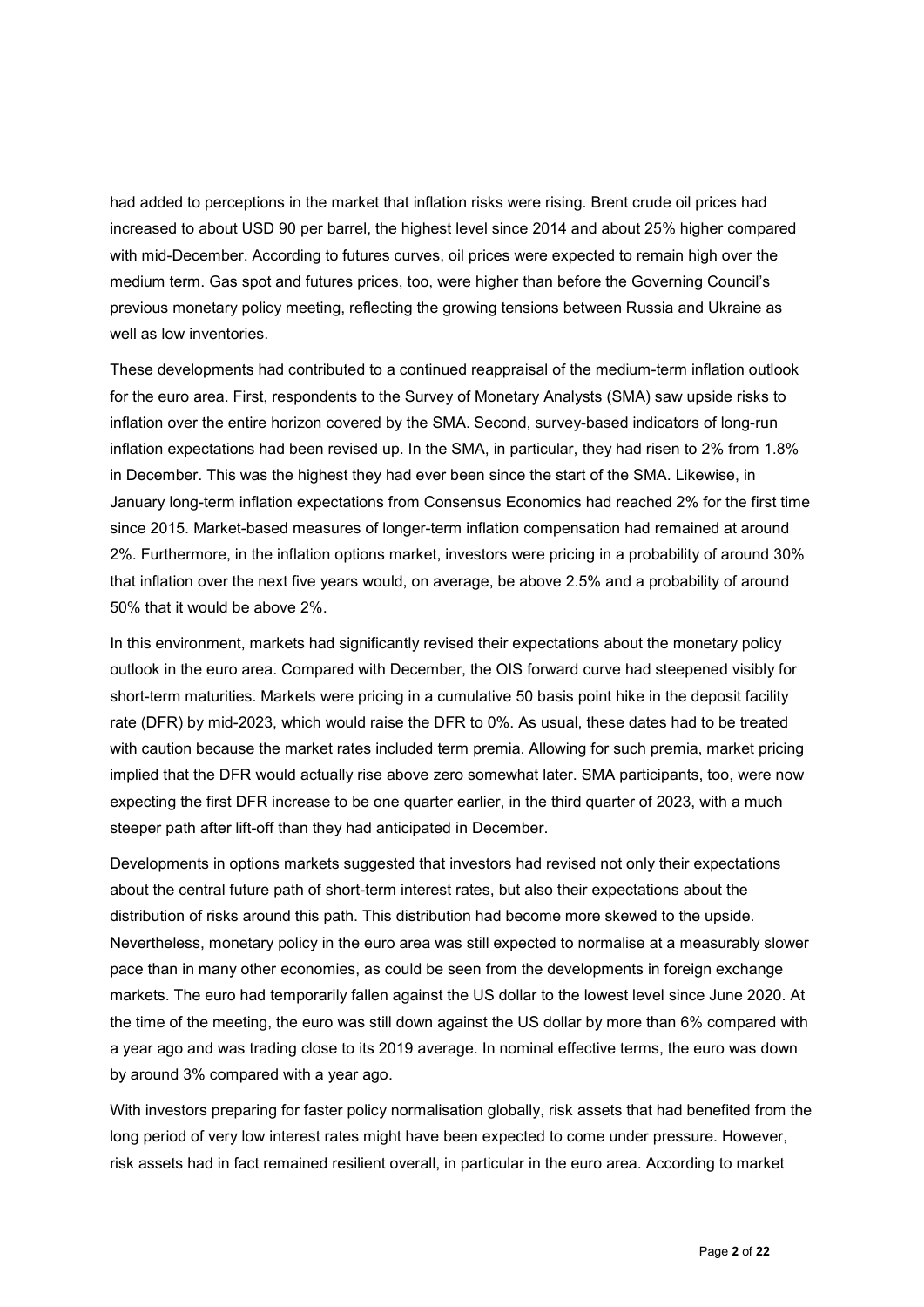intelligence, real interest rates currently remained at levels that were supportive for growth and risk assets.

In euro area sovereign bond markets, yield spreads over German ten-year Bunds had remained around their December levels with few exceptions. The resilience of these spreads was noteworthy in the current environment. The change in the expected future policy path – by the logic of the ECB's sequencing – implied a significant reduction in the amount of assets expected to be bought under the APP. The picture was very similar in the euro area corporate bond markets, where spreads had only increased marginally. Thus, financing conditions for euro area firms had remained highly favourable.

As regards developments in global equity markets, stocks had first declined visibly in the United States, but had then recovered a good part of their losses. In the euro area, stock markets had suffered only very moderate losses compared with December 2021. Here the impact of higher discount rates had been offset by continued upward revisions to longer-term earnings expectations and improved risk sentiment. All in all, therefore, the rise in real and nominal interest rates had so far been absorbed well by financial markets, as real financing conditions remained favourable amid high inflation and expectations of continued buoyant global growth in the coming years.

#### The global environment and economic and monetary developments in the euro area

In his review of global developments Mr Lane noted that the Omicron variant had led to a sharp rise in global coronavirus cases in January. Although these cases appeared milder than in previous waves, many parts of the world had strengthened their containment measures. Whereas previous waves had seen a rotation between advanced economies and emerging markets, in the recent wave a lot of countries across the globe had found themselves in a similar situation. This could imply a stronger, more synchronised rebound compared with earlier waves. The most recent loosening of containment measures in some countries was confirming the expectation that Omicron case numbers could fall quickly once a sufficient level of immunity had been reached.

The Purchasing Managers' Index (PMI) for both manufacturing and services at the global level continued to point to an ongoing recovery at the turn of the year. But there were signals of a slowdown in the near term, especially in manufacturing. Supply bottlenecks continued to restrain global activity. While these bottlenecks seemed to be levelling off according to various indicators, they remained substantial.

The euro exchange rate had depreciated since the December meeting of the Governing Council, both against the US dollar (-0.9%) and in nominal effective terms (-1.2%). Taking a longer-term perspective, the exchange rate appreciation observed in 2020 had largely been reversed, bringing the exchange rate closer to its pre-pandemic level. Oil prices had increased sharply (+28%) since the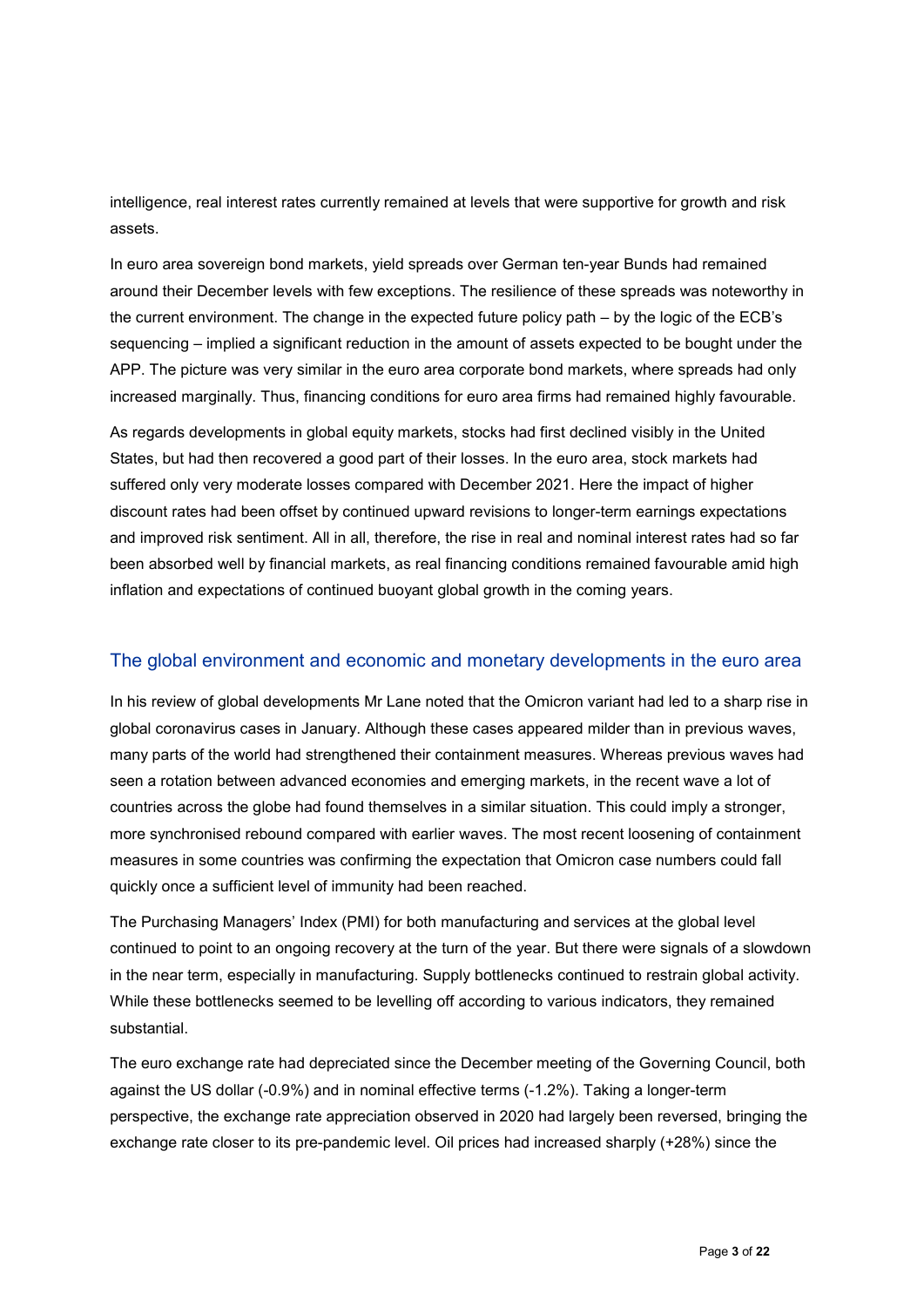December meeting, with the oil futures curve shifting upward until the end of 2024. Most of the oil price increase since the December meeting could be attributed to supply factors and the recent failure of some OPEC+ members to step up production.

In contrast to oil prices, gas prices had declined by 33% since the December 2021 Governing Council meeting. This was due to the relatively mild winter in Europe and the redirection of imports of liquified natural gas from Asia to Europe, which had more than offset the large drop in gas imports from Russia. Concerning the outlook for gas prices, it was important to recognise that supply shocks tended to have a more persistent effect on gas prices when inventories were low, which was currently the case. Global food prices had increased by 6% since the December meeting following poor harvests, rises in shipping costs and higher fertiliser prices as a result of rising energy costs.

Turning to developments in activity in the euro area, Mr Lane noted that after a strong performance in the middle of last year there had been a significant slowdown at the end of the year. Real GDP had grown by 0.3%, quarter on quarter, in the fourth quarter of 2021 (according to Eurostat's flash estimate) following a growth rate of 2.3%, quarter on quarter, in the third quarter. In the fourth quarter of 2021 euro area GDP had reached its pre-pandemic level. The slowdown in GDP growth reflected the intensification of the pandemic, persisting bottlenecks and still high energy prices.

In Europe, COVID-19 cases had risen more than tenfold since mid-November, but with the emergence of the Omicron variant the number of intensive care admissions was no longer rising in line with the number of infections. Nevertheless, health concerns among consumers had increased. The European Commission survey of December 2021 showed that households had become less optimistic about their near-term spending, especially in sectors providing contact-intensive consumer services.

Turning to production, pressures exerted by supply bottlenecks had levelled off, but there was no evidence so far of a significant decline in those bottlenecks. Production of transport equipment continued to be dampened by shortages of semiconductors and by logistical problems. As a result, capacity utilisation had fallen and stocks of almost finished and finished goods had risen in the sector. Production of other capital goods remained robust.

Turning to trade in goods and services, the accumulated level of export orders remained higher than before the pandemic, but the flow of new orders was diminishing, most likely owing to the still acute bottlenecks.

The recovery in the labour market continued to be strong. Unemployment had declined to 7.0% in December, which was the lowest unemployment rate since the creation of the euro area. The December 2021 Eurosystem staff macroeconomic projections foresaw a significant improvement in labour market conditions and the latest data were in line with that prediction.

The number of people employed, which included workers in job retention schemes, was basically back to its pre-pandemic level in the third quarter of 2021. However, total hours worked were still below the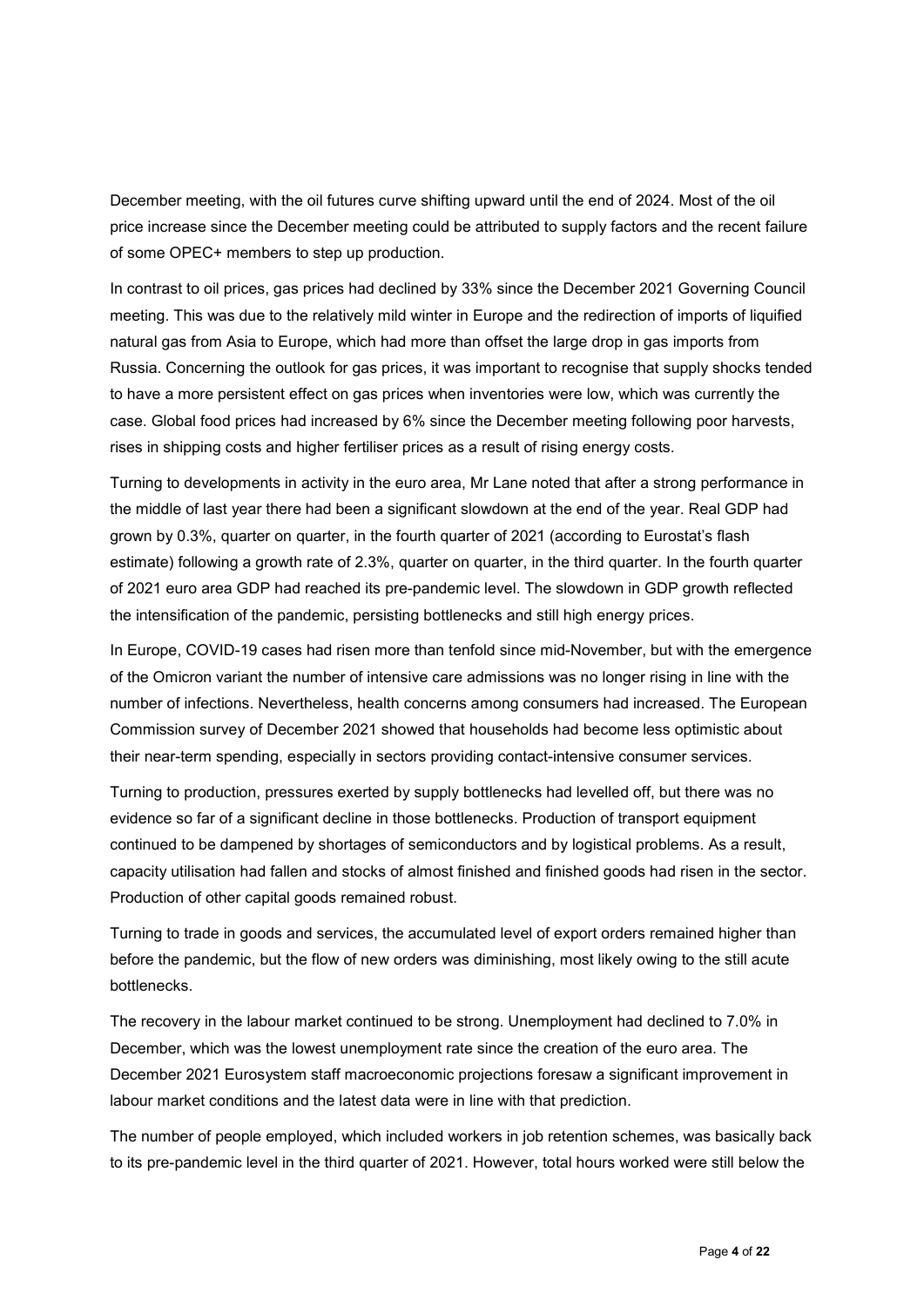pre-pandemic level, with the gap between the two measures mainly being explained by job retention schemes. Across sectors, the recovery in hours worked in services had accelerated more in the second and third quarters of 2021 than in the manufacturing sector.

To assess how tight the labour market was, it was useful to look at the ratio between the vacancy rate and the unemployment rate and to compare this ratio across the euro area and the United States. In the United States, even before the pandemic there had been more jobs available than people unemployed, i.e. the ratio had been above one. While the ratio had fallen to below 0.5 in mid-2020, it had climbed back up to 1.5 at the end of 2021. By contrast, in the euro area although a pick-up could be observed in this ratio at the end of 2021, the number of vacancies posted was only around 30% of the number of people unemployed. Thus, the situation in the euro area was very different from that in the United States. Still, the outlook for employment in the euro area continued to be positive and to improve, with all euro area PMI employment indicators standing above the expansion threshold of 50.

Turning to inflation, Eurostat's HICP flash estimate for January had been released on the first day of the Governing Council meeting and had only been reflected in the analysis to a limited extent. The latest inflation data would be integrated more fully in the analysis for the March meeting. In recent months around half of the headline inflation rate had resulted directly from energy inflation, but the contribution of food prices had increased.

According to Eurostat's flash release, headline inflation had increased slightly further to 5.1% in January 2021 – from 5.0% in December and 4.9% in November. This was substantially higher than foreseen in the December projections. Energy inflation had been very high in January, at 28.6%, with fuel prices accounting for the largest share of this figure. The rise in energy inflation could increasingly be explained both by higher electricity prices, which had been affected by various policies, and by higher gas prices.

Prices for unprocessed food had exceeded their projected price increase by more than than prices for processed food. The latter mainly reflected increases in prices within the EU's internal market amid global rises in both energy costs and prices for international commodities.

With respect to non-energy industrial goods (NEIG) inflation, the contribution of durable goods had continued to increase, which could be attributed to supply bottlenecks as well as to the energy price rise. However, price dynamics for the other components of NEIG indicated that the increase in NEIG inflation was broad-based across items. The indirect contribution of energy to non-energy inflation items was relevant in this context, since all non-energy sectors used energy as an input. Typically, the energy input was less than 10% of overall costs, but energy price increases as high as 28.6% were going to affect many individual categories of goods.

Further up the pricing chain, pipeline pressures for NEIG inflation continued to build up, partly reflecting the rise in energy production costs. Import prices for intermediate goods remained at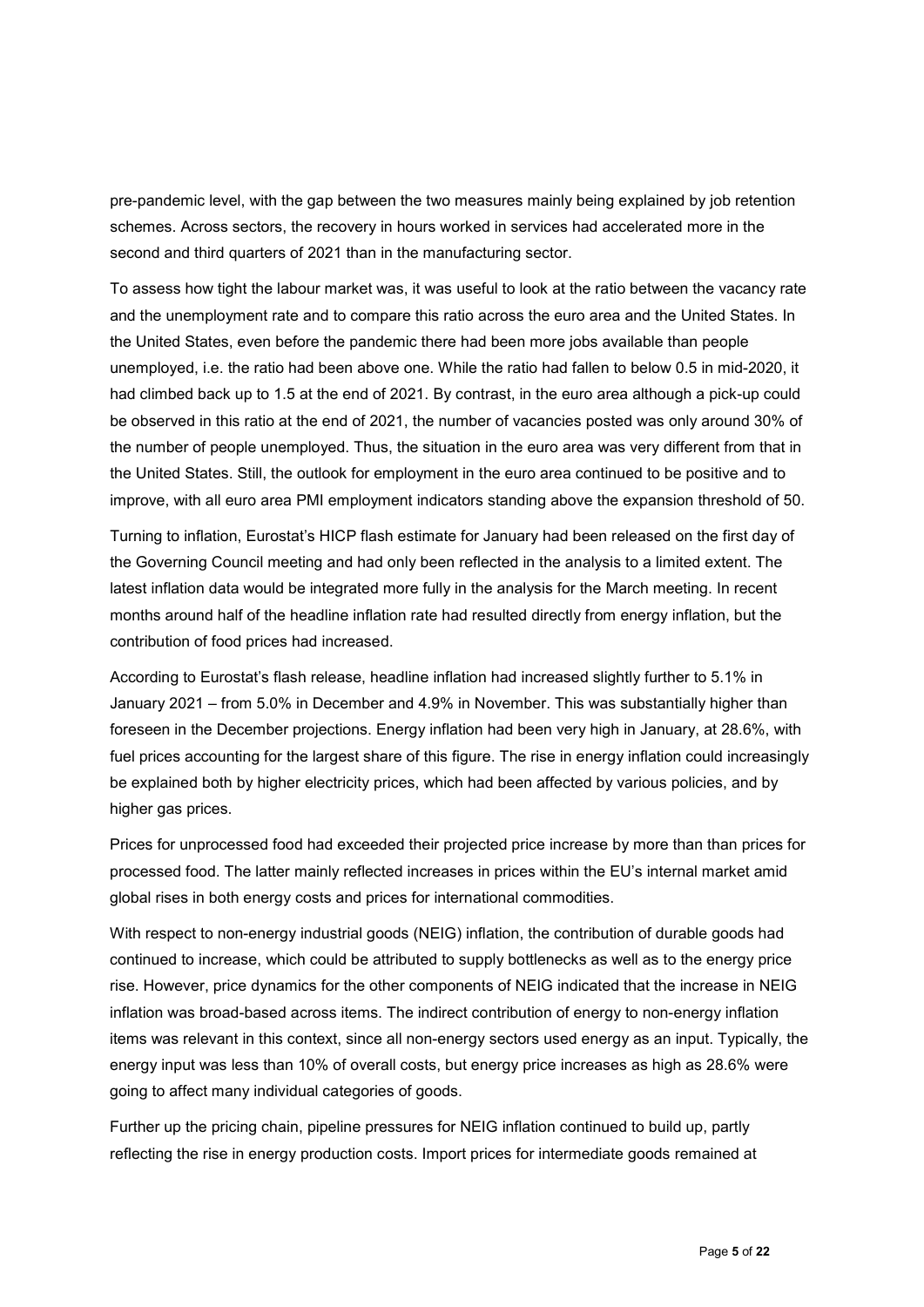unusually high levels and domestic producer price inflation for non-food consumer goods had increased further to stand at a new historical high. The annual rate of change in import prices for final non-food consumer goods, which had been negative for most of 2020 and had a dampening effect on NEIG inflation, had increased further and added to pipeline pressures for NEIG. This reflected both the higher goods prices that euro area importers had to pay but also the effect of the depreciation of the euro.

A range of indicators of underlying inflation had moved up to levels above 2%. However, there were important temporary factors behind this, in particular the effects of bottlenecks and high energy prices. A rise in the price of energy increased the price level for other goods in the input-output matrix across the board. However, this did not necessarily imply that high inflation was going to persist. Historically, measures of underlying inflation were good predictors of future inflation, as they were to some extent designed to reflect persisting developments. But temporary factors were clearly also playing a role in the present situation.

Comparing recent headline inflation developments in the euro area and the United States, many issues were similar in qualitative terms. However, in quantitative terms HICP inflation excluding food and energy (HICPX) stood at 2.6% in December in the euro area, while in the United States the CPI less food and energy was 5.5%. While part of the higher inflation in the United States could be explained by the higher increases in rents and their larger weight in the CPI, the biggest difference related to the effects on core inflation of supply disruptions, bottlenecks and the reopening of the economy. These effects had so far been much more evident in the US data.

Turning to indicators of wage developments in the euro area, growth in negotiated wages had remained low in recent months, although the labour market was "hotter" in some countries than in others. Overall, however, there was no evidence of any big structural change in the behaviour of negotiated wages. Nor did expectations of labour costs point to any evidence so far of significant second-round effects from the current high level of inflation.

Regarding sources of domestic inflation, it was noteworthy that in the euro area most energy was imported and import prices for energy had increased by almost 50% in the second half of 2021. This had led to a big drop in the terms of trade. This drop was essentially a tax on Europe paid to the rest of the world. The income effect of the deterioration in the terms of trade was estimated at around 2.5% of GDP. According to another calculation, the most recent balance of payments data showed that payments by EU countries for energy imports had risen from €200 billion in the first 11 months of 2020 to €335 billion in the first 11 months of 2021. This was a 66% increase.

Thus the high energy price increases constituted a collective negative wealth effect on the European economy. Although the negative effect could be alleviated via taxes and subsidies, it would certainly affect macroeconomic dynamics. While the euro area was cushioned by the accumulated household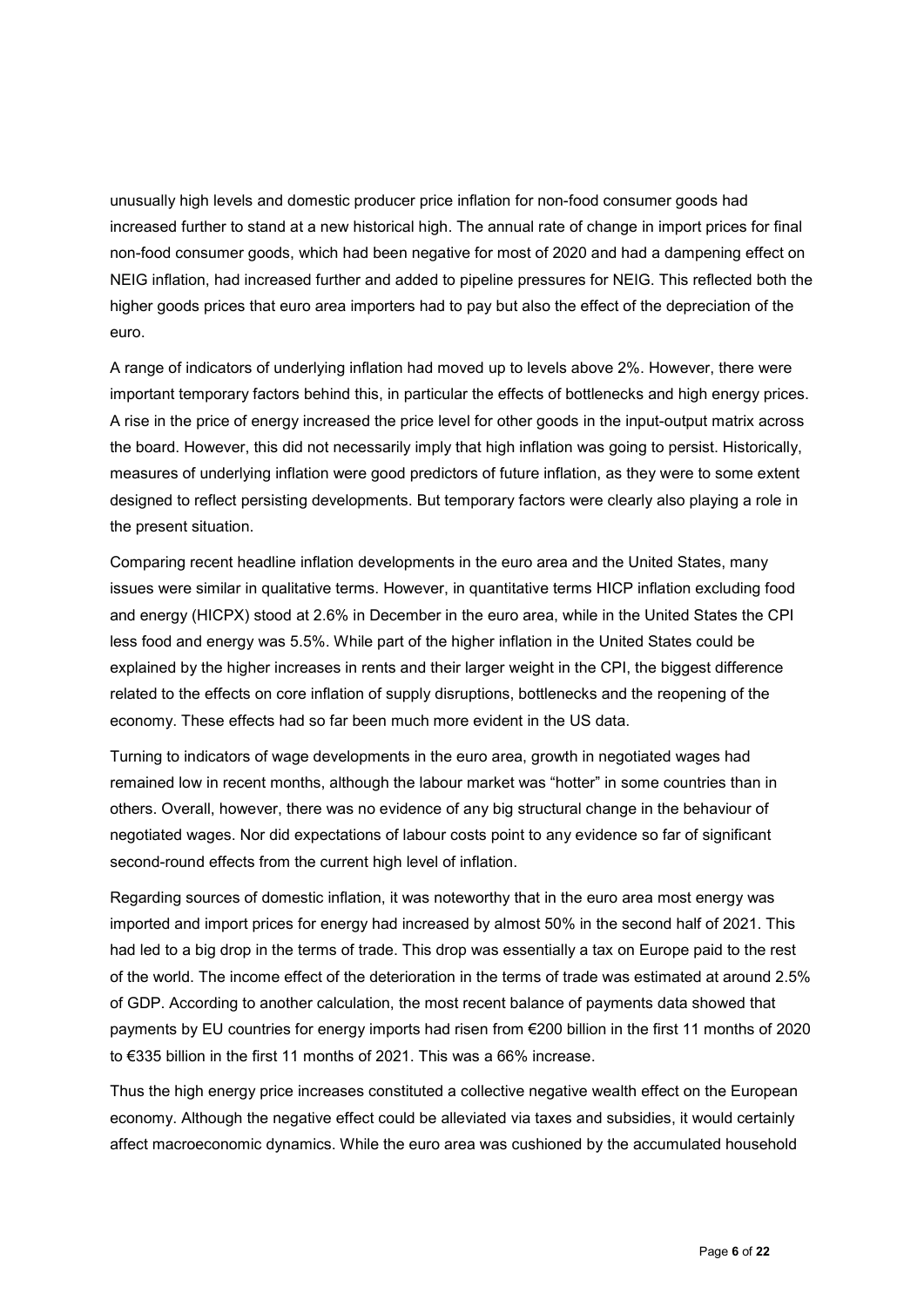savings, forecasters needed to take this negative wealth effect into account in the analysis of future spending and production decisions.

Turning to longer-term inflation expectations, available survey indicators of longer-term inflation expectations had recently become re-anchored at 2% after they had dipped at the start of 2020. This was a success story and the strategy review had helped to achieve this. Anchoring inflation expectations at 2% was the foundation stone for meeting the ECB's inflation target.

Looking at the ECB Survey of Professional Forecasters, the distribution of expectations for the first quarter of 2022 compared with the results of the survey a year ago showed that the mode (the most frequent answer) had increased to 2%, reflecting the centre of the distribution. Furthermore, of the forecasters who were still not expecting 2% inflation, most expected a figure below 2%. The share of forecasters expecting inflation above 2% remained relatively small, indicating that the risk of an upside unanchoring was hard to see. Thus there had been a convergence of longer-term inflation expectations to the ECB's target.

In the SMA the fraction of respondents expecting longer-term inflation to be below 2% was still sizeable, but had come down measurably over the last few survey rounds. Meanwhile, the proportion of participants expecting longer-term inflation to equal 2% had risen significantly, and there had been little movement in terms of the share who thought that inflation would be above 2% in the longer term. Market-based measures of medium to longer-term inflation compensation had been broadly stable at just below 2%, with the measures adjusted for risk premia being somewhat lower.

With regard to financing conditions, these had overall remained favourable for all sectors. Although bank bond yields were rising in line with the wider bond market movement, there was little impact from this on overall bank funding costs. One reason was the continued application of negative interest rates to corporate and household deposits, while the targeted longer-term refinancing operations (TLTROs) also played a role. Overall, the borrowing rates facing firms and households remained low.

The recovery in the volume of loans had continued, with the growth rate of loans to euro area firms increasing to 4.2% in December. Euro area banks had a generally benign view of the credit risk related to lending to firms. Credit standards remained largely unchanged (with the bank lending survey for the fourth quarter of 2021 indicating a slight tightening for loans to firms). The growth of loans to households continued to be supported by dynamic lending for house purchase, and credit standards for housing loans had remained unchanged in the fourth quarter of 2021.

As regards monetary developments, the annual growth rate of M3 had slowed to 6.9% in December, which was partly related to base effects. Nonetheless, the short-term dynamics of money growth remained broadly stable. Household deposit inflows had moderated since April 2021, in the context of recovering consumption, lower real returns and the possible use of deposits to fund the purchase of property.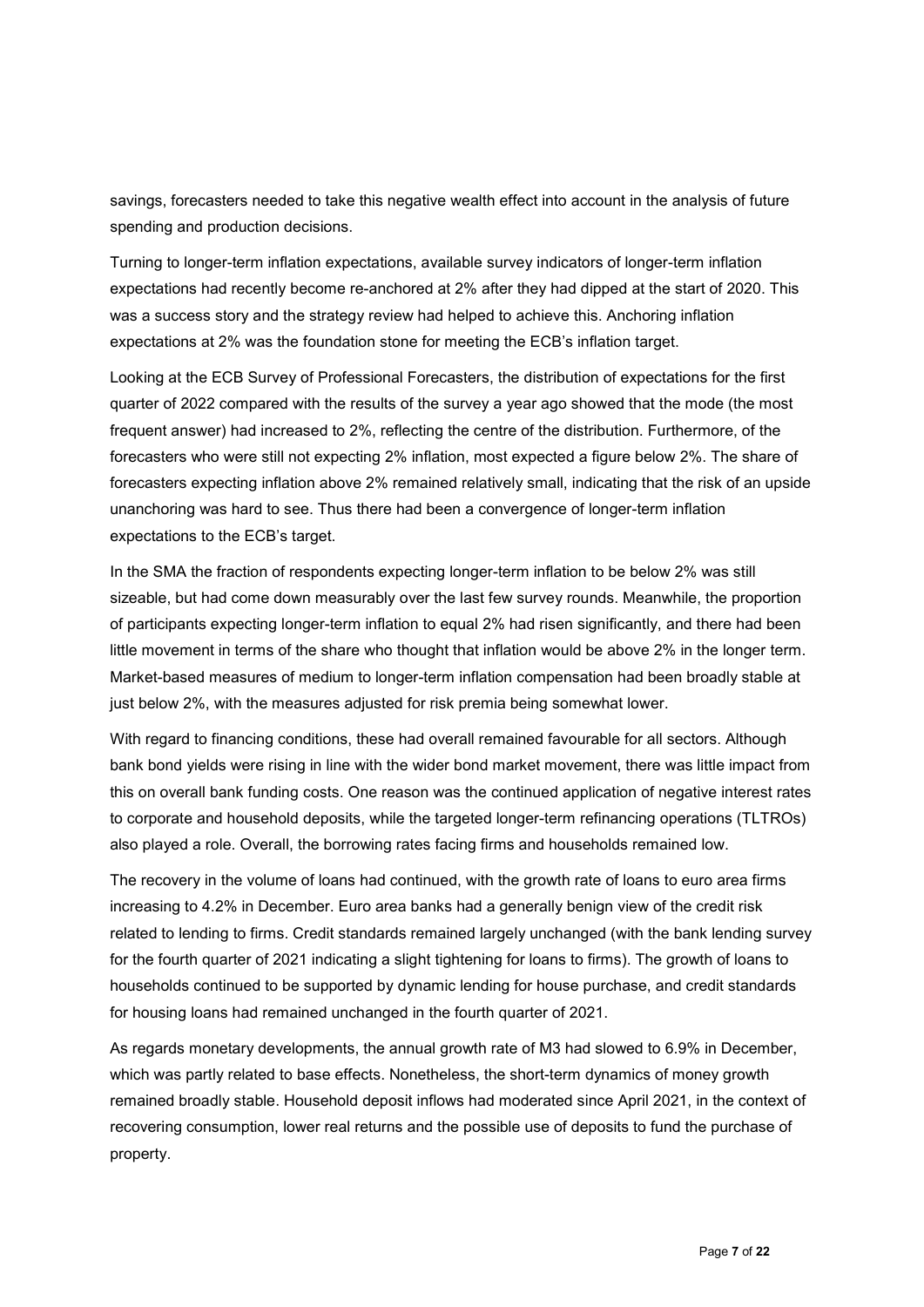Turning to fiscal policy, additional fiscal support had been agreed in response to the Omicron variant and energy price increases, leading to slightly weaker fiscal tightening in 2022 than expected in the December staff projections. The additional euro area sovereign financing needs were estimated to be less in 2022 than in 2021 and 2020, and less pressure was expected on the supply of bonds this year.

#### Monetary policy considerations and policy options

Summing up, Mr Lane stressed that the euro area economy continued to recover, although it was likely to remain subdued in the first quarter of 2022. While the current pandemic wave was weighing on economic activity, especially contact-intensive consumer services, it appeared less damaging to economic activity than previous waves. Although shortages of equipment, materials and labour in some sectors continued to hamper production of manufactured goods, delay construction and hold back the recovery in parts of the services sector, there were early signs, including in the January flash PMI release, that supply bottlenecks might be starting to ease. However, the substantial negative terms-of-trade shock generated by higher energy prices was reducing the purchasing power of households and the earnings of businesses, which restrained consumption and investment. At the same time, the labour market was improving further with unemployment coming down, which should support incomes. In overall terms, a strong pick-up in activity later in the year was still expected.

The risks to the growth outlook remained broadly balanced over the medium term. Uncertainties related to the pandemic had abated, in view of the milder impact of the Omicron variant than had been feared. Growth could be stronger than expected if households became more confident and saved less than foreseen in the December projections. However, geopolitical tensions had increased, and a prolonged phase of high energy costs constituted a material downside risk to consumer spending and investment, while also increasing cost pressures in energy-intensive sectors and elevating the risk of second-round inflation effects through higher nominal wage settlements. Moreover, if supply bottlenecks failed to resolve at the pace envisaged in the December staff projections, growth could be negatively affected. A sharper than expected tightening in global financial conditions and a sharp slowdown in China related to property market developments constituted external risk factors that warranted monitoring.

Inflation had surprised to the upside in both December and January, increasing to 5.0% and 5.1% respectively. Energy prices remained by far the most important factor for HICP inflation, with the direct impact accounting for over half of headline inflation in January and energy costs also pushing up prices across many sectors. Moreover, the indicators based on futures markets signalled a more prolonged phase of elevated energy prices during most of 2022. Food prices had also increased, reflecting unfavourable weather and harvest conditions, but also high transportation costs and the rising costs of fertilisers, which were both associated with the surge in the prices of commodities. The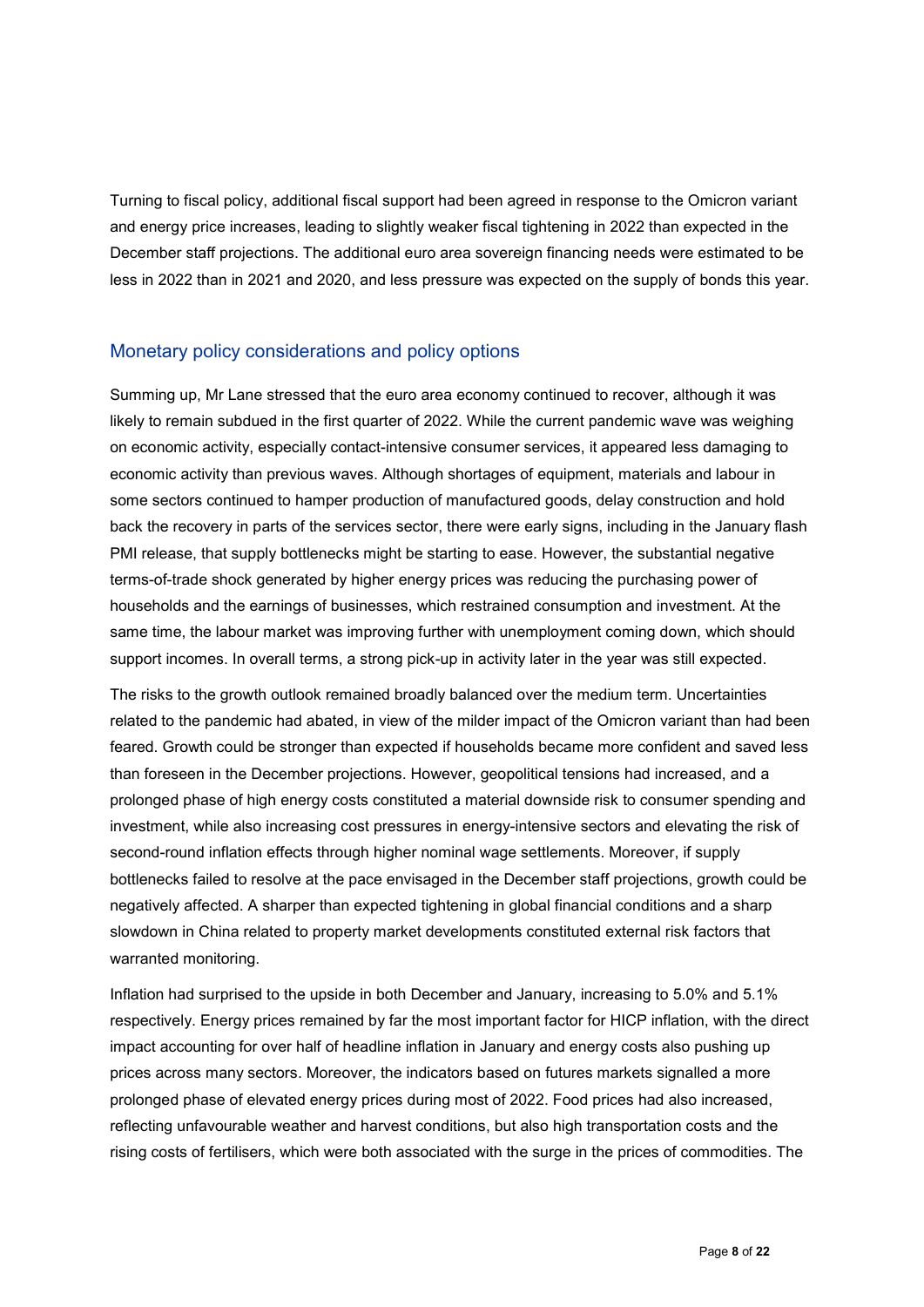HICPX stood at 2.3% in January, down from 2.6% in December. The lower rate was mainly due to weaker dynamics in the NEIG component, as services price inflation remained unchanged.

Overall, price gains had become more widespread, with the prices of a large number of goods and services having increased markedly. In this context, most measures of underlying inflation had risen, although the role of temporary pandemic factors and energy input costs meant that the persistence of these increases remained uncertain. According to a purely mechanical update of the latest short-term inflation projections, in the near term inflation was expected to be higher than projected in December and would likely remain above 2% for the rest of the year. At the same time, it was still expected that energy price dynamics would slow and the price pressures stemming from global supply bottlenecks would recede in the course of 2022. In addition, while labour market conditions were improving further, wage growth remained muted overall. Market and survey-based measures of inflation expections saw a sharp decline in inflation in 2023 and 2024 relative to 2022, while measures of longer-term inflation expectations had continued to converge to the 2% target. Importantly, these indicators did not suggest that there were signs of inflation expectations becoming unanchored to the upside.

Compared with the December staff projections, risks to the inflation outlook were tilted to the upside, particularly in the near term. Inflation could be higher than anticipated over the next few months if the surge in energy prices intensified, especially if geopolitical tensions were to escalate further, if oil supply remained persistently sluggish, or if the bottlenecks in production and international commerce were to extend through the end of the year. Looking beyond the near term, inflation could be higher than foreseen if current price pressures fed through into higher than anticipated wage rises, or if the economy returned more quickly to full capacity than considered likely at present. But inflation could be lower than expected if the higher prices of energy and food were to exert a stronger than expected drag on consumption and investment, and thus suppress underlying inflation, or if downside risks to the world economic outlook materialised.

Market interest rates had increased since the Governing Council's December meeting, reflecting mainly firming expectations of monetary policy tightening at a global level. As a result, the date for a first interest rate hike implied in the forward curve had been brought forward, and markets were now pricing in a faster pace of interest rate normalisation after lift-off. Notwithstanding, bank lending rates for firms and households continued to stand at historically low levels, reflecting contained bank funding costs, helped by the terms of TLTRO funding. Overall, financing conditions for the economy remained supportive.

Pending the March staff projection round, which would help in reassessing the implications for medium-term inflation of the new data accrued since December, Mr Lane proposed to maintain a steady course and reconfirm the December monetary policy stance. This would mean that, in view of the economic recovery and the reduction in downside risks to the medium-term inflation target, the Governing Council would discontinue net purchases under the PEPP at the end of March and would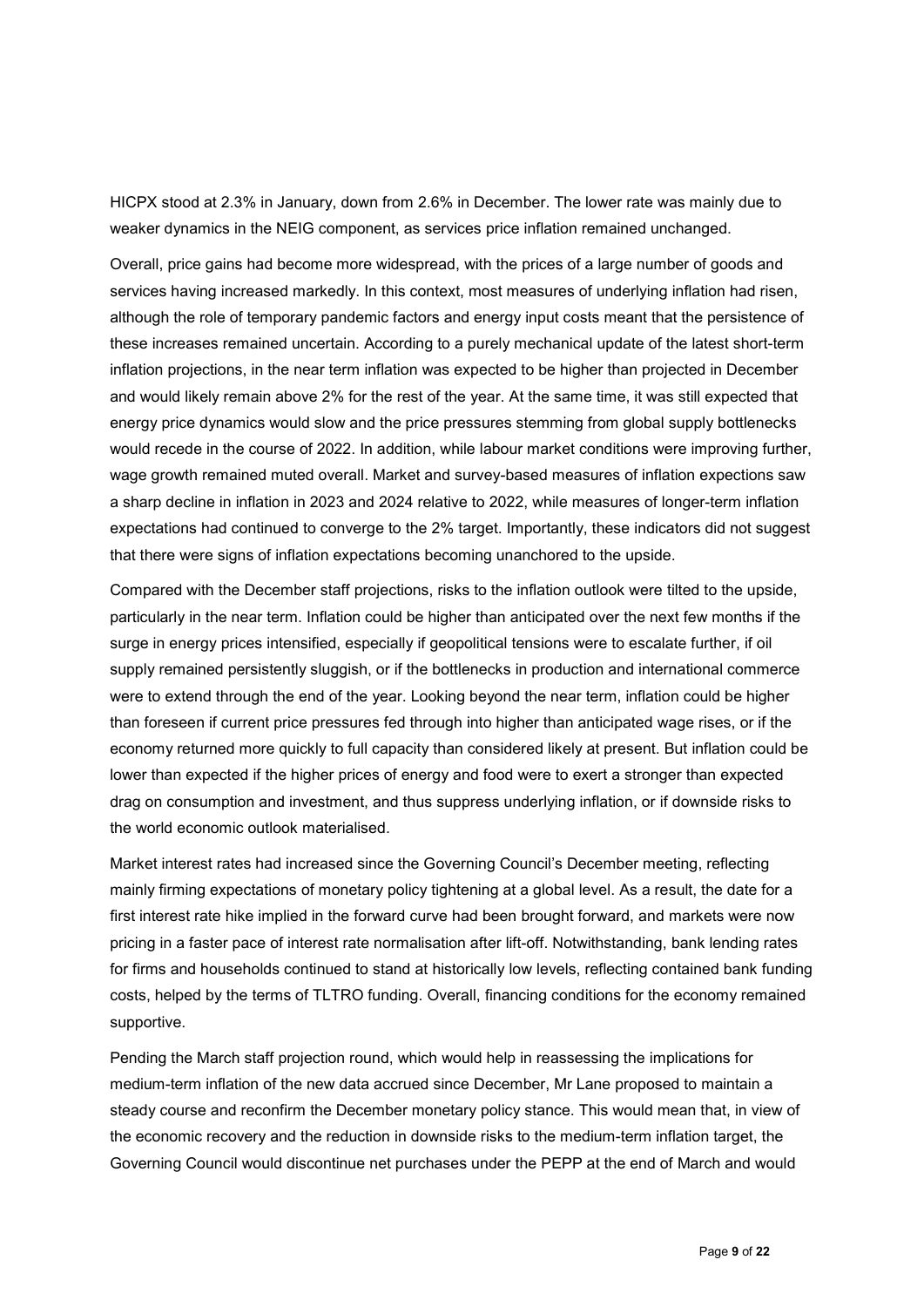continue reducing the pace of asset purchases step by step over the coming quarters. But monetary support was still needed for the economy to advance further and for inflation to stabilise durably at the 2% target. In view of the many uncertainties that clouded the outlook, there was a need to maintain flexibility and optionality in the conduct of monetary policy. The Governing Council should therefore stand ready to adjust all of its instruments as appropriate to ensure that inflation stabilised at the 2% target over the medium term.

### 2. Governing Council's discussion and monetary policy decisions

#### Economic, monetary and financial analyses

With regard to the economic analysis, members expressed broad agreement with the assessment of the economic situation in the euro area and the risks to the outlook provided by Mr Lane in his introduction. As regards the external environment, the recovery of the world economy was continuing but faced a slowdown in the near term. This was especially the case in manufacturing, where suppliers' delivery times had not shortened substantially. The main news since the Governing Council's previous monetary policy meeting was considered to be the significant movement in energy commodity prices, which was, to a large extent, due to supply factors. These were associated in turn with the impact of geopolitical tensions.

Given Europe's dependence on energy imports and the need to replenish relatively low storage levels, it was argued that, looking ahead, a rise in geopolitical uncertainty might bring with it even higher and more persistent inflation. More generally, it was underlined that inflation was to a large extent a global phenomenon. At the same time, it was recalled that there were important differences between the inflation developments in the United States and those in the euro area. The notion was put forward that in the euro area inflation essentially reflected a more persistent external supply shock, while in the United States it largely reflected domestic demand that had been fuelled by the more substantial fiscal stimulus, which was already feeding into higher wage growth.

Turning to euro area developments, output had reached its pre-pandemic level at the end of 2021 despite a weakening of quarter-on-quarter growth to 0.3% in the final quarter of the year. Economic activity and demand were likely to remain muted in the early part of 2022 as pandemic containment measures were affecting activity in consumer services, and high energy costs were constraining consumption and investment. Supply bottlenecks continued to hamper production and were holding back the recovery in some sectors, and while there were signs that these might be starting to ease,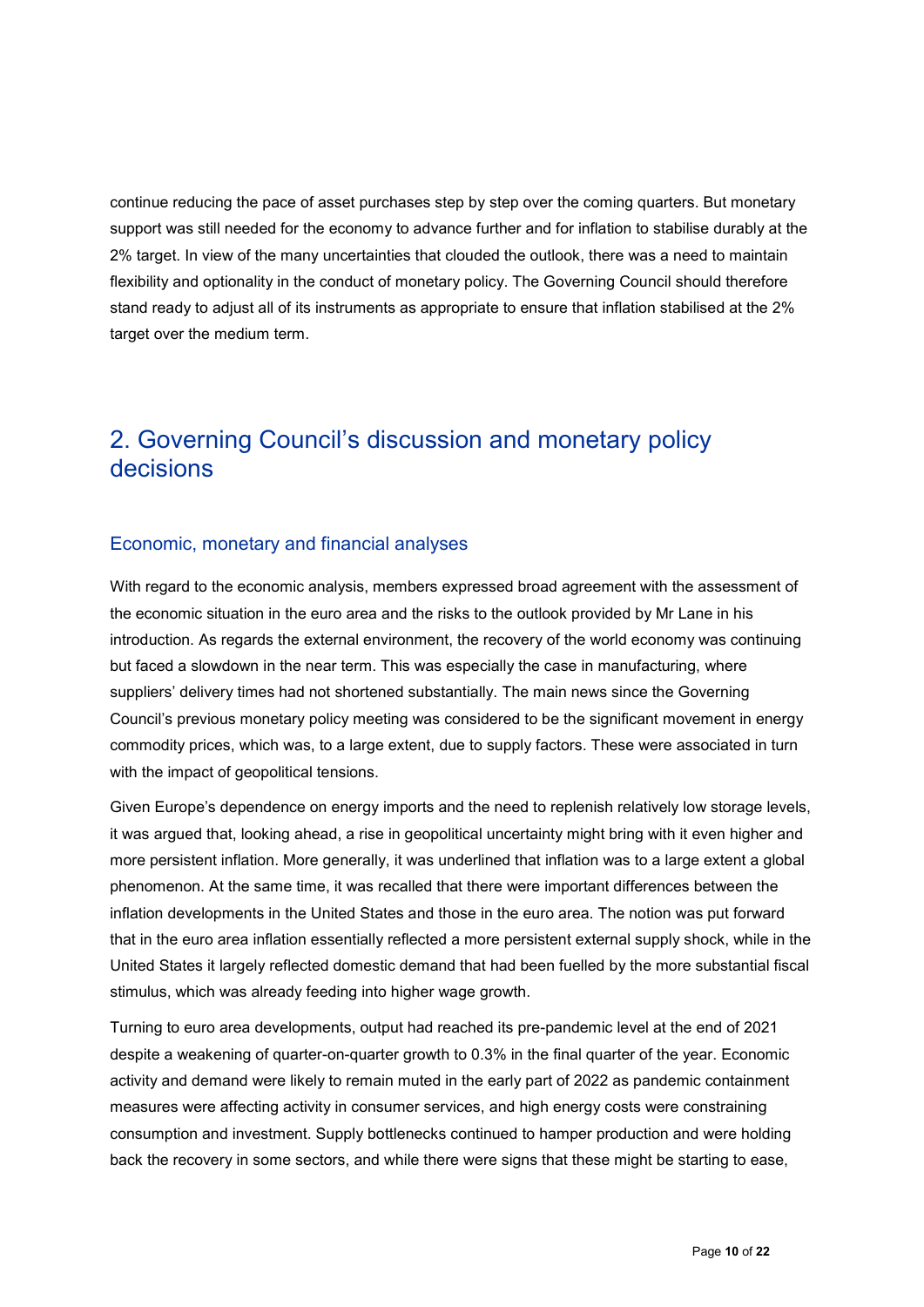they would nonetheless persist for some time. Looking beyond the near term, growth was likely to rebound strongly over the course of 2022, driven by robust domestic demand, the global recovery and the ongoing fiscal and monetary policy support.

Members agreed that the economic recovery was continuing despite the bumpiness induced by the COVID-19 waves. It was argued that the spread of the Omicron variant did not constitute a major risk to economic developments, and it was observed that some countries were lifting protective measures, as hospitalisation and death rates were falling despite elevated infection rates. This allowed for more sustained growth dynamics and more normal business cycle dynamics in the period ahead. At the same time, it was pointed out that businesses saw supply chain bottlenecks lasting into 2023, which was longer than previously expected, despite some recent signs of attenuation.

Looking through short-term volatility, it was argued that pent-up consumer demand was materialising, with the saving ratio receding from the high levels reached during the pandemic. However, it was pointed out that according to the latest available data, which were for the third quarter of 2021, the euro area saving ratio remained well above pre-pandemic levels and it might well have risen again since then, given the renewed pandemic restrictions in the winter. It was suggested that the decline was not necessarily being driven by a lower propensity to save income but by a drawdown of net financial assets and hence a temporarily higher propensity to consume out of wealth. In this respect, the savings that households and firms had accumulated were seen to be buffering consumption and investment against the impact of the adverse energy and terms-of-trade shock. Reference was made in particular to the strong rebound in corporate profits, which might allow firms to absorb part of the shocks via compression of margins. At the same time, pent-up demand pressures allowed some cost increases to be passed through more easily into consumer prices. However, it was also underlined that the terms-of-trade shock induced by the rise in energy prices was equivalent to a tax and a loss of disposable income which had to be borne by euro area households and firms. While many countries had introduced compensatory measures, it was pointed out that this loss was offset to only a very limited extent by fiscal measures, and, looking ahead, was likely to weigh on consumption and investment.

It was widely noted that the labour market recovery had been robust and that unemployment had fallen to a historically low rate more quickly than expected. At the same time, job retention schemes were still being used. Shortages of skilled labour were becoming increasingly acute and less and less tied to specific sectors, although there were differences across euro area countries. Employment had recovered to pre-pandemic levels in terms of headcount, and survey data pointed to further strong employment growth ahead. In terms of total hours worked, however, the recovery was less advanced. This was seen as partly a consequence of the widely used government support measures aimed at retaining employment in the euro area. More generally, it was suggested that some aspects of labour market adjustments in the euro area, such as those associated with immigration and the rate at which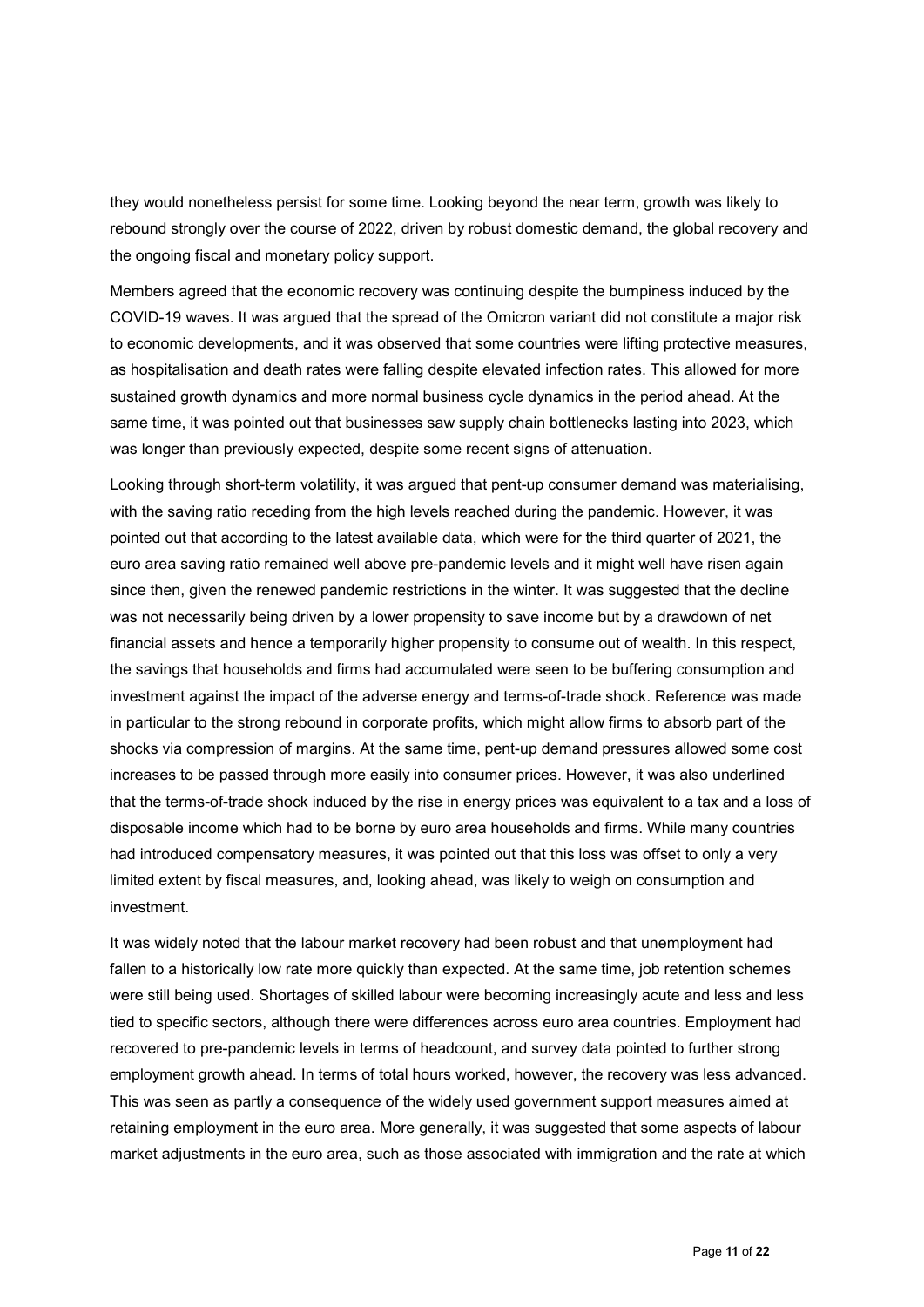workers change jobs, remained incomplete and uncertain. On the one hand, it was argued that there was no evidence of a significant reduction in labour supply. On the other hand, it was cautioned that some of the acute labour shortages could prove more lasting and in some segments it was not clear whether and when workers who had withdrawn from the labour force would return.

Regarding economic policies, it was reiterated that targeted and productivity-enhancing fiscal measures and structural reforms, attuned to the conditions in different euro area countries, were essential to complement monetary policy effectively. The pandemic crisis had demonstrated that monetary and fiscal policy working in concert could be very efficient. With regard to the fiscal side, reference was made to the compensatory measures that governments had recently introduced to buffer the impact of high energy costs on the purchasing power and real incomes of households. This was a clear manifestation of the important role of fiscal policy at this stage, as had been highlighted in Mr Lane's introduction. It was widely remarked that further fiscal measures could be expected to be adopted, and that in some jurisdictions the fiscal measures were having a direct downward effect on measured headline inflation. A concern was expressed that a change in the monetary policy stance in this context could be seen to run counter to the additional accommodation provided by fiscal policy and hence weaken the "policy mix" at a time when fiscal policy was providing the targeted support to demand that was needed in the short term.

Against this background, members assessed the risks to the economic outlook as broadly balanced over the medium term. The economy could perform more strongly than expected if households became more confident and saved less than expected. Although uncertainties related to the pandemic had abated somewhat, geopolitical tensions had increased. Furthermore, persistently high energy costs could exert a stronger than expected drag on consumption and investment. The pace at which supply bottlenecks were resolved was a further risk to the outlook for growth and inflation.

With regard to price developments, members largely concurred with the assessment presented by Mr Lane in his introduction, while underlining that the inflation picture had changed considerably since the Governing Council's December assessment. Inflation had continued to be higher than projected and had increased both in December and in January, when it had reached 5.1%. In the near term inflation was likely to remain higher than previously anticipated. Energy prices continued to be the main reason for the elevated rate of inflation, with energy costs also pushing up prices of goods and services across many sectors. At the same time, price rises had become more widespread and most measures of underlying inflation had risen over recent months, although the role of temporary factors related to the pandemic meant that the persistence of these increases was uncertain.

The December and January inflation releases were assessed in terms of magnitude, direction and surprise component. It was highlighted that for the euro area as a whole and for many countries, the January figure was the highest level reached since the introduction of the euro. Reference was made to double-digit or close to double-digit rates in some smaller economies. In one large euro area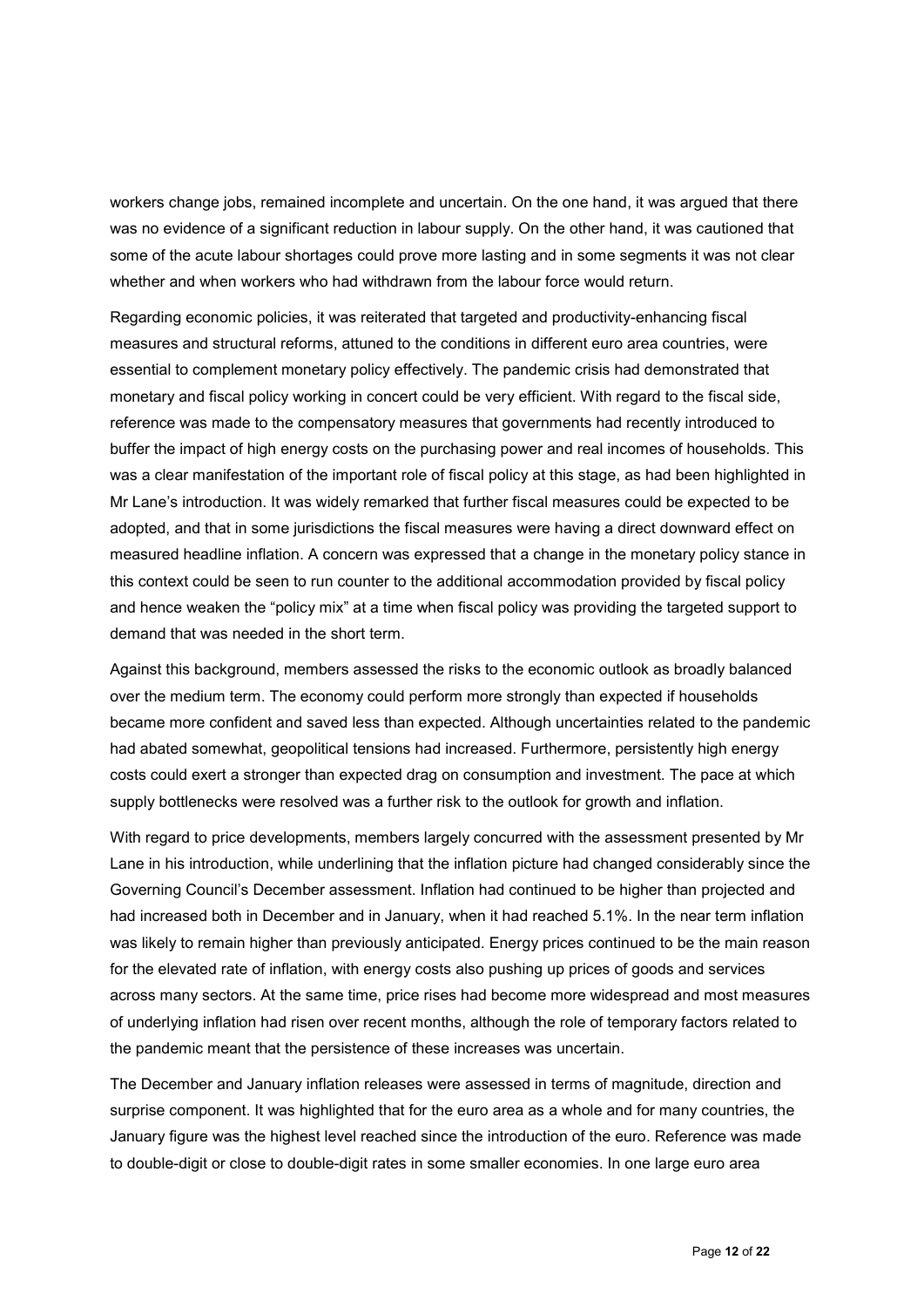economy, a much lower inflation figure relative to that of the euro area as a whole was partly explained by government measures to contain energy price increases. In another case, a substantial increase in tariffs for electricity had caused a much higher outturn than expected. It was also noted that in a number of countries inflation had actually declined compared with December.

Regardless of the magnitude and direction of the change, it was acknowledged that the January figures were significantly higher than had been expected for the euro area as well as for all countries across the forecasting community. This could be gauged from the reaction of markets to the release. It was stressed that a large part of the upward surprise was explained by energy inflation and it was argued that it thus stemmed from factors that did not reflect developments in the euro area domestic economy. However, it was noted that for the euro area as a whole all of the main HICP components had surprised on the upside, thus indicating broader price pressures than just those stemming from the energy component.

It was observed that the surprise for January was the latest in a succession of underestimated outcomes and that it had occurred in spite of a large upward revision to the inflation outlook in the December staff projections. On the one hand, the exceptional size of the recent projection errors was seen to be a testament to the uncertainty that forecasters were currently facing. On the other hand, it was acknowledged that inflation could now be expected to be higher in the short run and that it would take longer for the inflation hump to recede. Reference was made to the mechanical update of the short-term projections incorporating the January figures, which suggested that inflation could remain well above 2% for the entire year. This implied inflation above 2% for an extended period of time and raised the question of whether the deviations from the inflation target could still be described as "moderate" and "transitory". Such persistent deviations raised the risk that inflation could become entrenched in inflation expectations.

Looking further ahead, it was suggested that increases in energy costs and other production costs had yet to pass fully through to consumer prices in large parts of the euro area and that the effect would then only show in the data for 2023. Doubts were expressed as to whether inflation in 2023 would be below 2% as anticipated in the December staff projections. It was argued that it had become increasingly likely that inflation would converge to 2% in the medium term, but from above the target rather than from below.

Reference was made to the average error in the staff projections for projected inflation two years ahead, which was around three-quarters of a percentage point, and the fact that the recent downward bias in the projections followed a period of upward bias. This raised the questions of whether the underlying models were performing sufficiently well and whether the historical relationships underpinning the models and projections still held. Moreover, it was argued that the projected decline in inflation over the medium term was at odds with the fast absorption of labour market slack and strong demand in the coming years embedded in the December staff projections. This argued for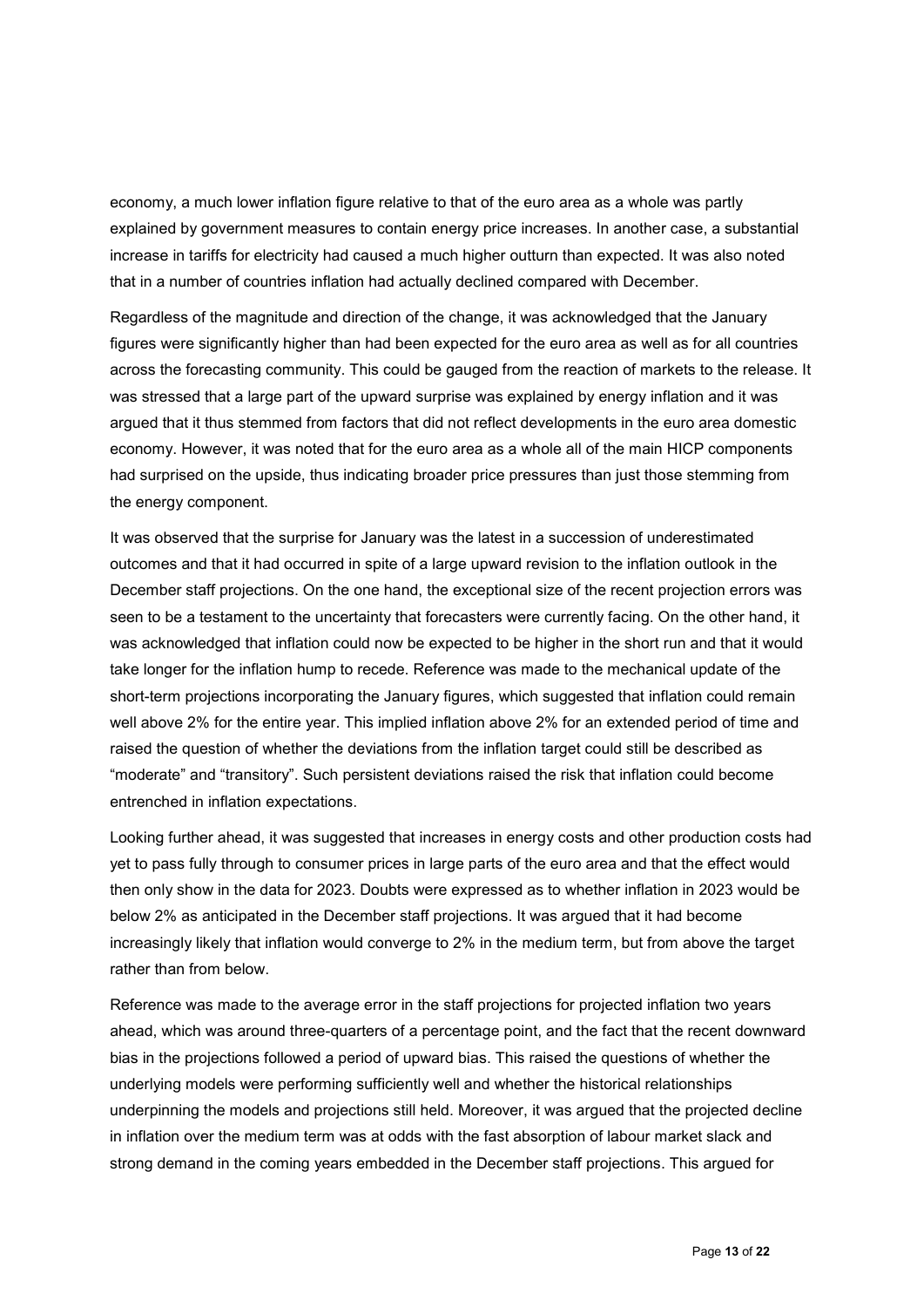putting more weight on other sources of information, such as surveys, expert judgement and incoming data, in assessing the medium-term outlook.

It was recalled that a major element in the expected decline of inflation to below 2% over the medium term was the assumption included in the staff projections that energy commodity prices would evolve along their downward-sloping futures curves. Alternative technical assumptions, such as those derived from a "random walk" forecast, would result in inflation above 2% in 2023 and 2024. It was also remarked that the projections might underestimate the structural upward pressure on energy prices stemming from the green transition. In addition, it was argued that, although not yet part of the official HICP, the unprecedented rise in the costs of owner-occupied housing warranted consideration in the medium-term outlook. In the third quarter of 2021 these costs would have added 0.3 percentage points to HICP inflation and 0.6 percentage points to HICP inflation excluding energy and food.

All members expressed concern over the latest upside surprises in the inflation figures, which were also apparent when looking at seasonally adjusted month-on-month price developments. It was remarked that the most vulnerable segments of the population were being hit hardest by high energy costs and inflation. At the same time, the point was made that what mattered for monetary policy was the nature of the underlying economic forces and the implications of those forces for the medium-term outlook. In addition, monetary policy needed to be forward-looking and not react mechanically to data releases related to past periods, such as the recent inflation figures.

It was argued that a distinction between supply and demand, as well as between global and domestic influences, was more meaningful than simple dichotomies contrasting temporary and persistent shocks. In this respect, it was important to assess to what extent the latest inflation increases reflected the pass-through of past increases in global energy prices or instead pointed to changes in the domestic inflation process. It was observed that almost all of the upward revisions to euro area headline and core inflation between the September and December projection rounds could be explained by the energy price shock, when both direct and indirect effects were taken into account. This amounted to a large terms-of-trade shock to the euro area economy that implied substantial declines in real household incomes and corporate earnings which could translate into lower consumption and investment in the period ahead, in turn suggesting a downward impact on the medium-term inflation outlook.

In this context, it was reiterated that there were no incipient signs of sustained domestically generated inflation, as that would require higher wage growth and further upward moves in inflation expectations. In this respect, the lack of evidence of stronger contractual wage growth and the fact that inflation expectations remained well anchored were seen as the key missing elements in the inflation picture. Data on past wage growth, however, were a lagging indicator and did not provide timely signals about future inflation. This was especially true at present, when the available data related to a period in which the pandemic was still raging. More prominence should therefore be given to forward-looking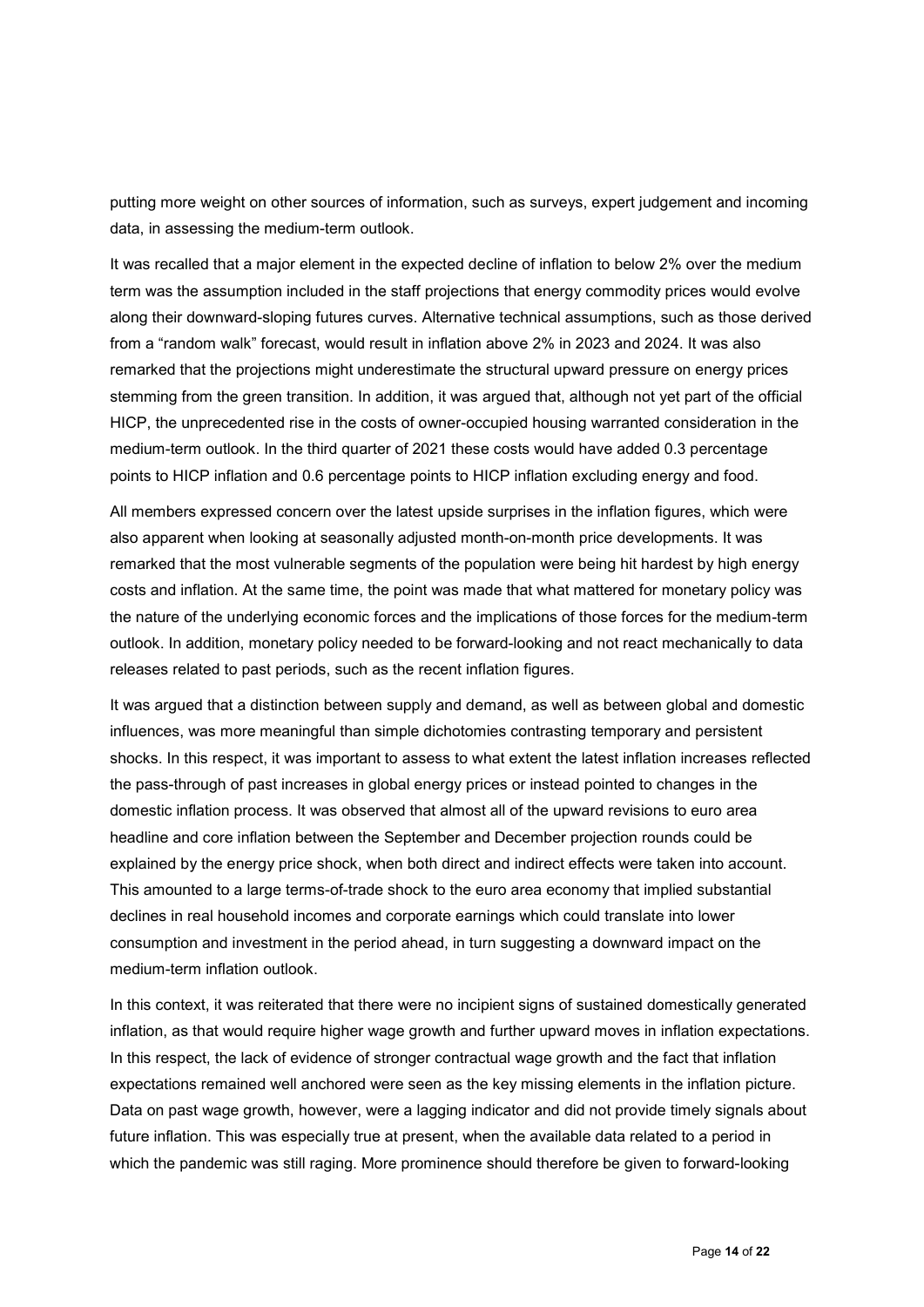indicators, such as those based on surveys. Reference was made to the results of the ECB's Corporate Telephone Survey, which pointed to expectations of significantly higher wage growth compared with last year, as well as significant labour shortages and a strong pass-through of input prices to final consumer prices, possibly pointing to a steepening of the Phillips curve. At the same time, it was recalled that the December staff projections had already anticipated wage growth of around 3% for all the years of the projection horizon and that this had been judged to be compatible with inflation projections of around 2%. The latest available data saw negotiated wages in the euro area growing by substantially less than 2%.

While it was pointed out that there was no evidence so far of second-round effects associated with the current high inflation rates, members widely referred to an increased risk should inflation remain higher for longer. Inflation was outpacing wage growth in many countries. This eroded households' purchasing power and was likely to trigger stronger wage increases over time. The view was expressed that for such second-round effects to emerge it did not matter whether the underlying drivers of inflation were supply or demand factors. Given the lagged nature of wage data, it would take some time before second-round effects could be observed in actual wage growth. At the same time, it was pointed out that the backward-looking inflation component in the wage-setting process was a "stylised fact" and thus part of forecasting models predicated on historical relationships. Therefore, the prevailing high inflation rates would be incorporated into the upcoming March staff projections, although this would not imply per se an upward revision to the medium-term inflation outlook, given that the impact of the energy price shock and the terms-of-trade shock would likely influence projected inflation in the opposite direction.

Against this background, compared with the expectations at the time of the December 2021 Governing Council meeting, risks to the inflation outlook were tilted to the upside, particularly in the near term. If price pressures fed through into higher than anticipated wage rises or the economy returned more quickly to full capacity, inflation could turn out to be higher. Overall, it was seen as important to await the outcome of the March staff projections for a more integrated and holistic assessment of the outlook, rather than jumping to conclusions based on partial analysis.

As regards inflation expectations, members took note that market-based measures of longer-term inflation compensation had remained just below 2% and survey-based indicators had increased to 2% in the latest rounds of the Survey of Professional Forecasters and Consensus Economics. This was seen as a welcome development and suggested that longer-term inflation expectations were well anchored at the 2% target, while there were no signs of unanchoring on the upside. At the same time, the rise in longer-term expectations and their surrounding probability distributions also indicated that there was no longer a risk of a downward unanchoring. The anchoring of inflation expectations was seen as a key element in the inflation outlook. It was reiterated that, in very uncertain times, more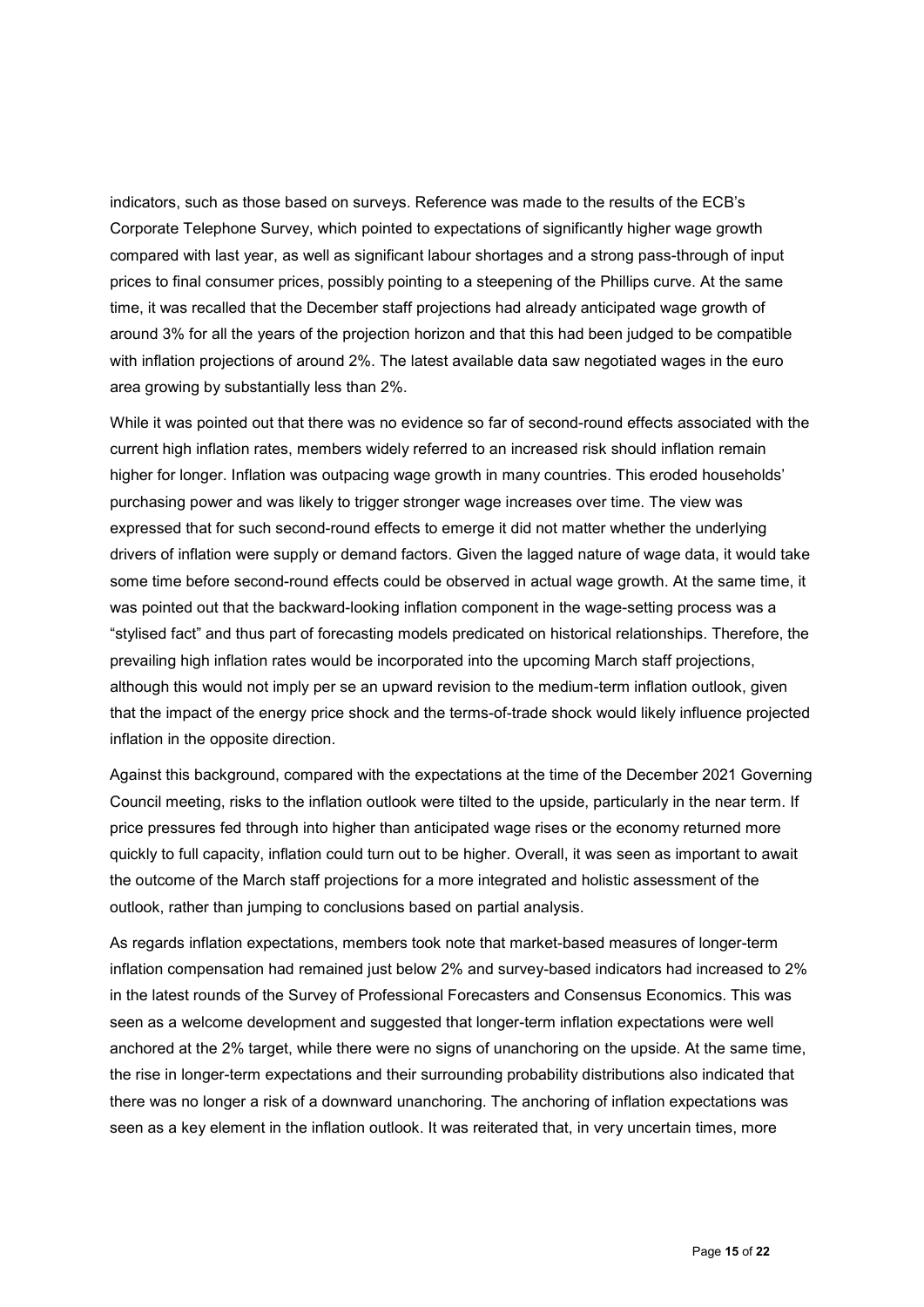focus should be on the expectations of firms and households so as to assess whether high actual inflation implied a risk of unanchoring.

Turning to the monetary and financial analysis, members widely concurred with the assessment provided by Mr Lane in his introduction that, overall, financing conditions for the euro area economy had remained favourable. While market interest rates had increased since the Governing Council's December meeting, bank lending rates for firms and households had remained at historically low levels. Lending to firms had picked up across all maturities and robust demand for mortgages was sustaining lending to households. It was underlined that credit appeared to be flowing freely in the economy with no signs that firms and households with sound balance sheets were facing restrictions on their access to finance. Bank profitability had recovered and bank balance sheets remained solid. It was noted in this respect that ECB Banking Supervision had recently completed the 2021 Supervisory Review and Evaluation Process (SREP) cycle, confirming the overall resilience of the euro area banking sector, with significant institutions having maintained solid capital and liquidity positions in 2021 well in excess of regulatory requirements. Banks were thus well placed to cope with the gradual removal of remaining supervisory support measures.

#### Monetary policy stance and policy considerations

Regarding the monetary policy stance, members underlined that financing conditions remained favourable for all sectors of the economy. However, it was remarked that there had been considerable interest rate spillovers from developments in the United States to market rates in the euro area. It was noted that the combination of expectations of monetary tightening at the global level, improved growth prospects, tightening labour markets, renewed upside surprises in inflation figures and rising inflation expectations had led markets to bring forward the expected date for a first ECB rate hike and to price in a faster normalisation after lift-off. This implied an endogenous tightening of financing conditions, although real interest rates remained deeply in negative territory.

With respect to the implications for the monetary policy stance stemming from the inflation outlook, members concurred that the latest figures suggested that inflation was likely to remain elevated for longer than had been expected in December, with risks to the outlook remaining tilted to the upside, particularly in the near term. Accordingly, there was broad agreement that the situation had changed and that the inflation narrative needed to be adjusted, putting emphasis on optionality in the use of all instruments in the period ahead. The view was widely shared that convergence to the ECB's mediumterm inflation target was no longer a distant prospect, thus making the fulfilment of the forward guidance criteria more likely within a shorter time span.

Some members argued that the likelihood that inflation would settle at around 2% over the medium term had already increased significantly, with the outlook coming close to satisfying the conditions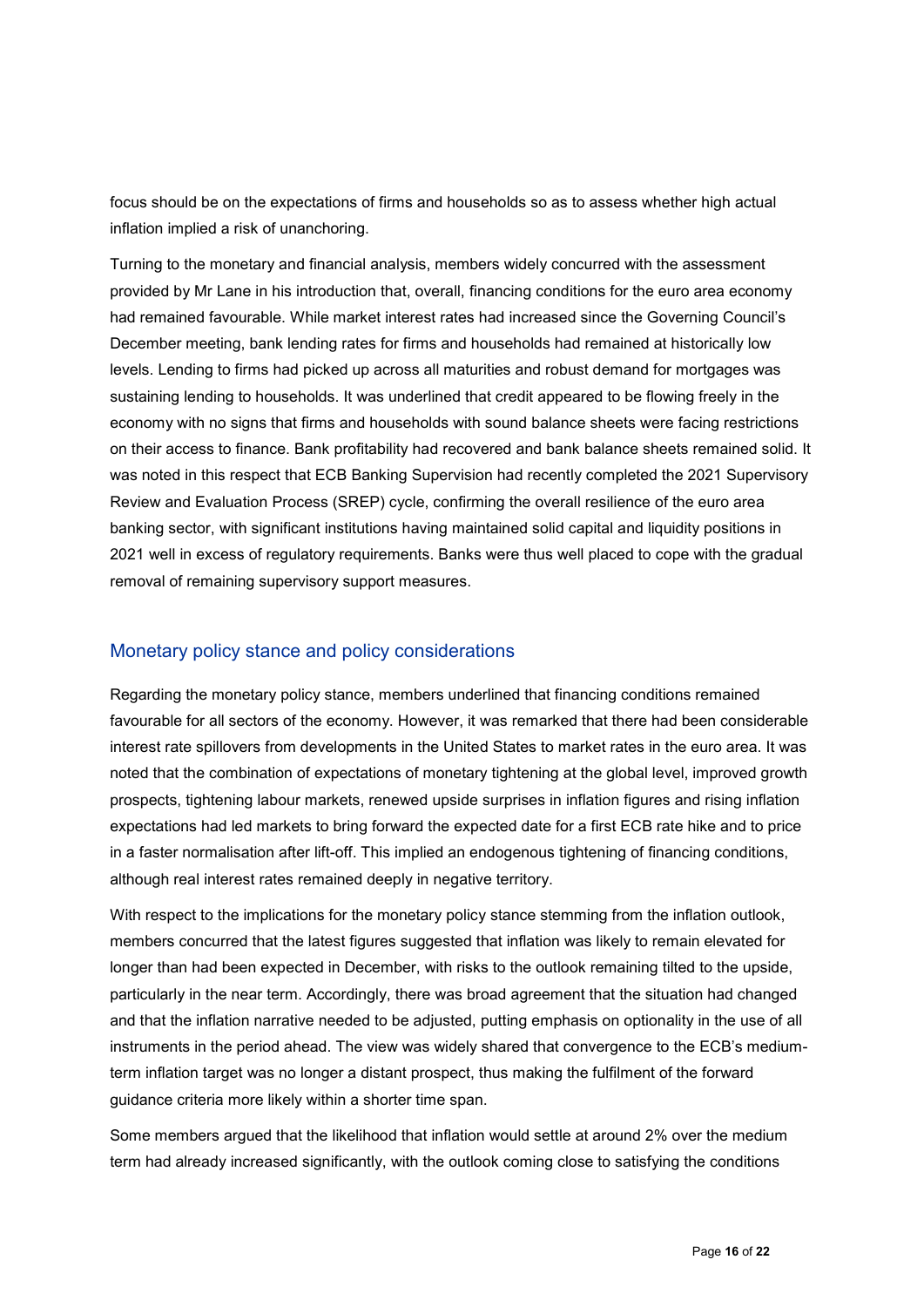established in the forward guidance on interest rates. This was seen as requiring a timely adjustment of the still highly accommodative monetary policy stance. Net asset purchases and negative policy rates were no longer seen as consistent with the incoming data, as it was regarded as unlikely that inflation would drop below the target in the medium term. In this context it was underlined that any conclusion on whether the conditions in the forward guidance on interest rates had been met was not predicated on the staff projections but was up to the judgement of the Governing Council based on its assessment of all relevant information, with the staff macroeconomic projections being only one element. The remark was made that the performance of the projections models might be challenged by the prevailing high uncertainty, which was seen as a further reason for putting less weight on the projections relative to other sources of information. It was recalled that the current formulation of the Governing Council's forward guidance on interest rates had been derived from the monetary policy strategy, which called for forceful and persistent monetary policy action in the presence of the effective lower bound on interest rates. However, it was remarked that the inflation outlook had evolved in the meantime and, at the present stage, the Governing Council should be careful not to introduce additional policy inertia (i.e. a slower pace of adjustment) when assessing the fulfilment of the forward guidance criteria.

A scaling-back of monetary accommodation should commence, in line with the established forward guidance on sequencing (i.e. the order in which the different policy instruments operated). It was recalled that the Eurosystem was currently on track to buy a significant share of new issuances of euro area sovereign bonds, and this implied adding further policy accommodation at a time when inflation could be expected to be higher for longer than previously anticipated. It was also stressed that monetary policy needed to be forward-looking and that the longer the period of elevated inflation lasted, the higher the risk of material second-round effects would become. It was argued that the task of monetary policy in this environment was to ensure that inflation expectations remained firmly anchored and to avoid the risk of the prevailing high inflation becoming entrenched. Caution was expressed about basing the Governing Council's assessment on wage data which were only available with a lag. In this environment, the main risk was no longer of tightening monetary policy too early but too late. An earlier monetary policy normalisation would reduce the risk of abrupt tightening later on, which could potentially be associated with high economic and social costs. Against this background, a number of these members were of the view that the forward guidance conditions were already broadly satisfied and expressed a preference for adjusting the forward guidance on the phasing-out of the APP at the present meeting.

Other members, however, stressed that there were no signs of an upside unanchoring of inflation expectations in the euro area. The increase in inflation expectations towards 2% observed since the previous summer had to be considered a welcome development. While downside risks to price stability had clearly receded, it was regarded as premature to draw conclusions as to whether the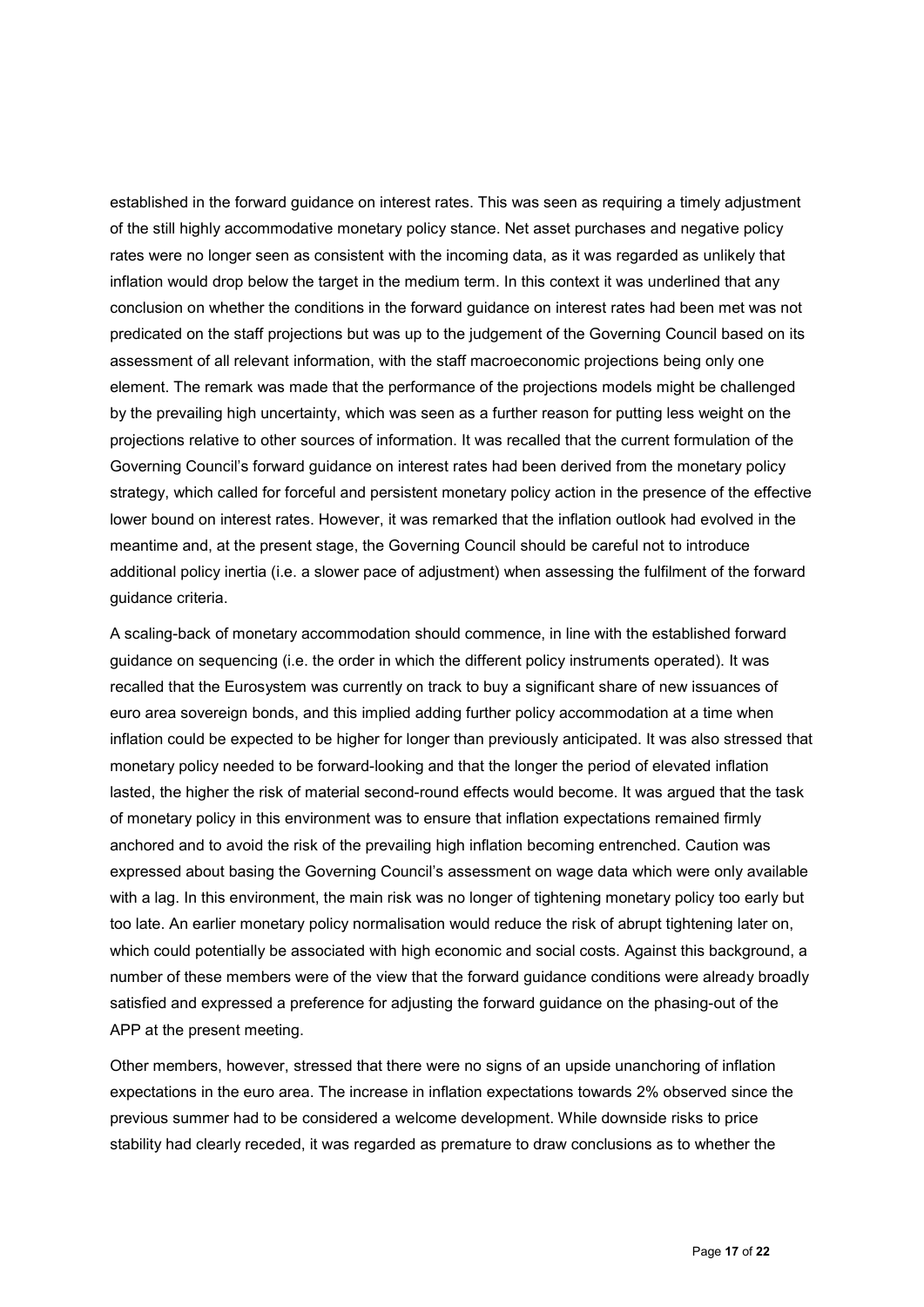conditions in the forward guidance on interest rates had already been met without a full assessment of the implications of the energy price shock for the medium-term inflation outlook that would only become available with the March ECB staff macroeconomic projections. It was also stressed that it remained an open question whether the outcome of the March projections would show inflation reaching the ECB's target durably within the projection horizon, which was a key condition for considering a rate increase under the forward guidance. Moreover, it was underlined that such a scenario was conditional on financing conditions remaining favourable.

With respect to the staff projections, it was emphasised that the exceptional uncertainty around the duration of the inflation spike needed to be explained, including the role of the energy price assumptions in determining the inflation outlook. It was recalled that the Governing Council's credibility was above all founded on its ability to maintain price stability, which contributed to the well-being of the European people. Against this background, it was maintained that the Governing Council should avoid an overreaction to inflation developments that were assessed as being short-lived. Changing the stance and the related communication at the current meeting was seen as premature and could jeopardise the recovery, as the December Eurosystem staff projections still showed inflation remaining below the Governing Council's target in the medium term without any visible signs of an unanchoring of inflation expectations or any sound evidence of emerging second-round effects on wages.

All in all, members widely agreed that the March ECB staff macroeconomic projections would allow the Governing Council to assess in greater depth the implications for the medium-term inflation outlook of the new data accrued since December. It was noted that in view of the limited time until the Governing Council's March meeting, incoming information was unlikely to lead to a substantially different or more benign inflation assessment but might instead imply another upward revision to the inflation outlook for the coming quarters. It was also cautioned, however, that, despite the latest higher than expected inflation outcomes, the extent of possible revisions in the March projections, in particular for the medium-term outlook, remained an open issue. A structured and quantitative evaluation of all relevant factors forming the basis of the projection exercise would provide the Governing Council with important information that would help to put the evolution of the monetary policy stance on more solid ground.

#### Monetary policy decisions and communication

Overall, there was broad agreement that a gradual normalisation of the monetary policy stance continued to be appropriate. It was recalled that at the December meeting the Governing Council had already started this normalisation process by announcing the discontinuation of net asset purchases under the PEPP and the step-by-step reduction of its asset purchases, as well as its expectation that the special interest rate period of the third series of targeted longer-term refinancing operations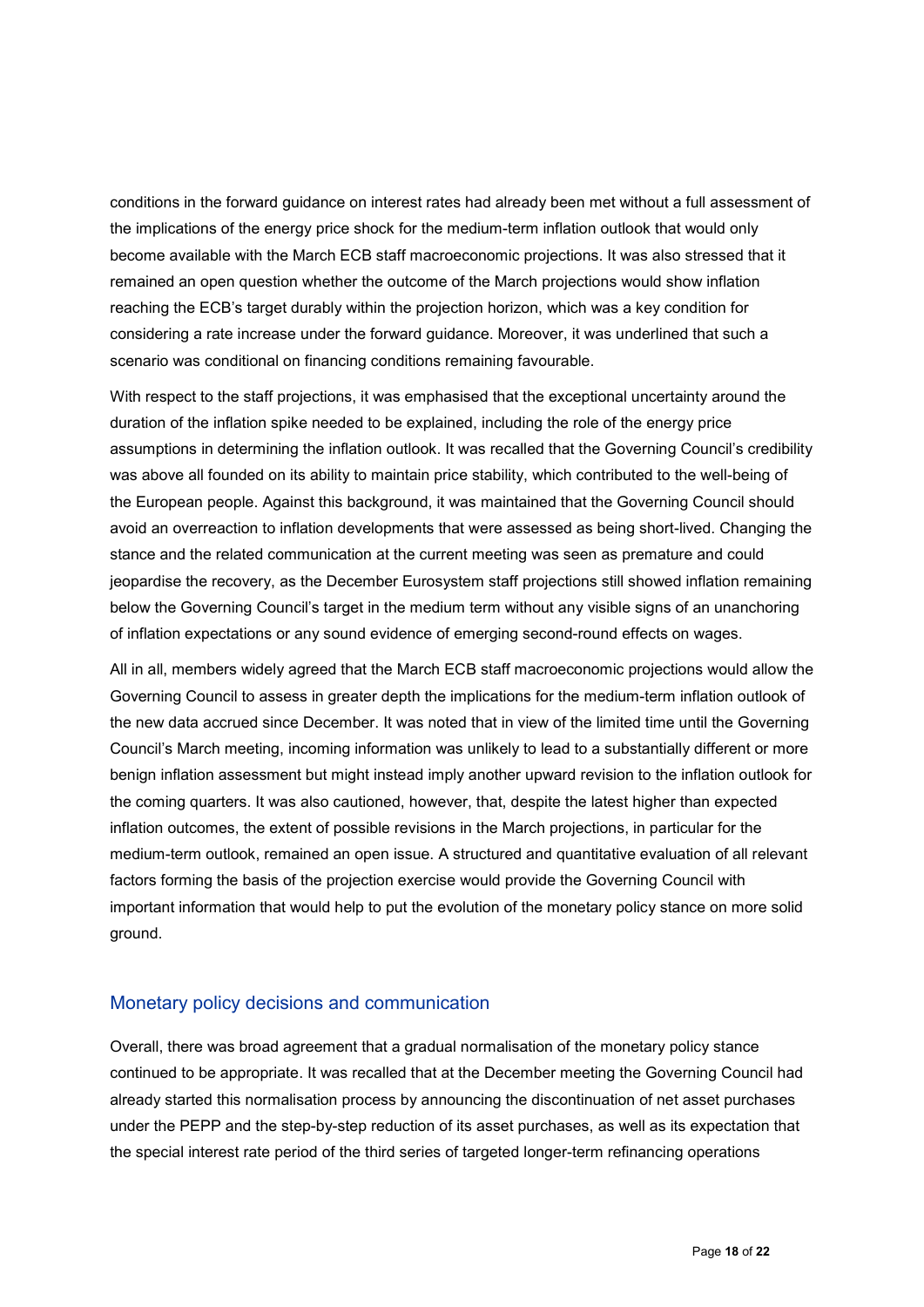(TLTRO III) would end in June. In this context, it was recalled that a clear distinction needed to be made between the interest rate forward guidance and the guidance for APP net purchases, which was based on a different criterion, namely the need to reinforce the accommodative impact of the ECB's policy rates.

A gradual and flexible conduct of monetary policy was seen as critical. To this end, there was a need to maintain sufficient optionality with respect to the time horizon for adjusting the Governing Council's policy instruments in a data-driven manner. In addition, heightened geopolitical risks were seen as calling for a very prudent approach to normalisation. In this context, the Governing Council needed to recognise that the elevated inflation figures were partly a result of global shocks and were neither caused by monetary policy nor could they be addressed by monetary policy without causing a sharp fall in domestic demand at a time when the economy was still recovering from the pandemic shock. It was generally deemed important for the Governing Council to emphasise that it would maintain a clear and predictable path for its policy actions, based on its careful and regular assessment of the outlook for the economy and for inflation.

Against this background, members widely agreed that the Governing Council should confirm its forward guidance on the sequence of its different policy measures, which would entail ending net asset purchases under the APP before raising the key ECB policy rates and finally phasing out reinvestments. It needed to be recalled that the Governing Council's forward guidance and forwardlooking communication was always data-dependant, reflecting an expectation or a probability assessment that was conditional on the medium-term inflation outlook. Overall, the Governing Council should use optionality to fine-tune the timing of the different milestones of its forward guidance in such a way that the medium-term inflation outlook converged to the ECB's target of 2%. In this context it was recalled that the Governing Council had a wide range of instruments at its disposal to ensure sufficient flexibility in gradually normalising the monetary policy stance in line with the evolving situation.

Members also widely agreed with Mr Lane's proposal to confirm the decisions taken at the Governing Council's December meeting, namely to discontinue net asset purchases under the PEPP at the end of March and to continue reducing the pace of net purchases step by step over the coming quarters. In adapting the inflation narrative and communication, it had to be acknowledged that inflation had continued to turn out higher than anticipated and was expected to remain elevated for some time, which could augment risks of second-round effects in the period ahead. Compared with the assessment in December, upside risks to the inflation outlook had increased, particularly in the near term.

Regarding communication, it was emphasised that the inflation narrative and communication needed to be adapted in order to retain or increase optionality in the period ahead. As the increase in inflation was becoming longer-lasting than initially expected, it was remarked that the Governing Council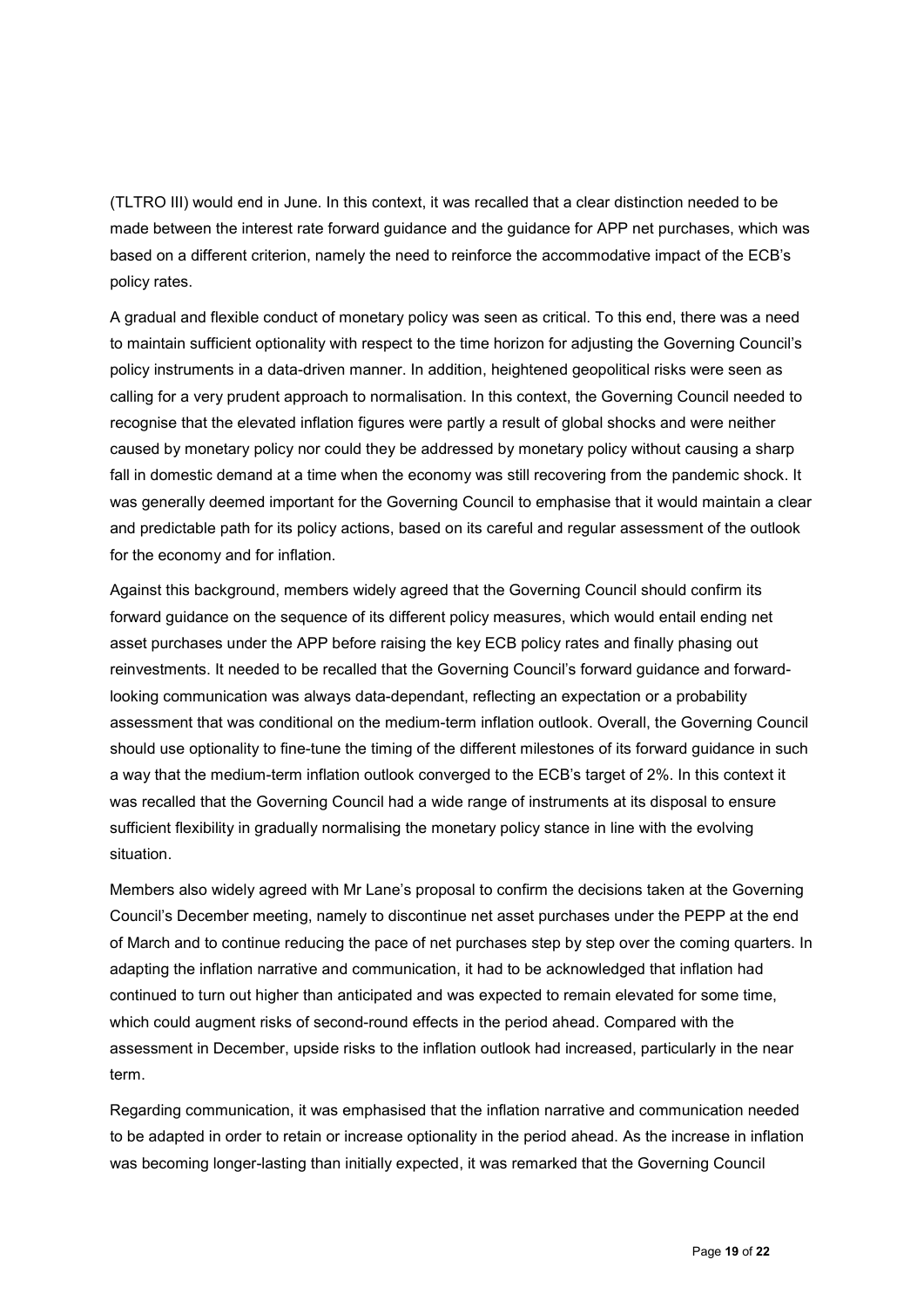should avoid characterising inflation developments as temporary or transitory and instead stress its assessment that inflation was expected to decline in the course of the year. Compared with December the outlook had changed and the likelihood of seeing inflation rates below 2% in 2023 had decreased significantly. At the same time, communication had to highlight the gradual, data-driven approach to monetary policy normalisation to ensure that inflation stabilised at the 2% target over the medium term.

In the light of the increased uncertainty and the heightened upside risks to the inflation outlook, the general view prevailed that the Governing Council should convey its increased alertness and should monitor incoming information carefully, in particular regarding second-round effects. Communicating the possibility of faster progress on the path of policy normalisation – should such a decision be warranted by an updated medium-term outlook for inflation – was seen as a means to ensure that the Governing Council had at its disposal sufficient policy flexibility at its upcoming meetings on the basis of data that would become available. It was underlined that the Governing Council had to reaffirm its determination to adjust all of its instruments, maintaining more than ever flexibility and optionality in a situation of exceptionally high uncertainty.

Taking into account the foregoing discussion among the members, upon a proposal by the President, the Governing Council confirmed the decisions taken at its monetary policy meeting last December and as set out in the dedicated press release published after the meeting.

The members of the Governing Council subsequently finalised the monetary policy statement, which the President and the Vice-President would, as usual, deliver at the press conference following the Governing Council meeting.

**Monetary policy statement**

[Monetary policy statement to the press conference of 3 February 2022](https://www.ecb.europa.eu/press/pressconf/2022/html/ecb.is220203%7Eca7001dec0.en.html)

**Press release**

[Monetary policy decisions](https://www.ecb.europa.eu/press/pr/date/2022/html/ecb.mp220203%7E90fbe94662.en.html)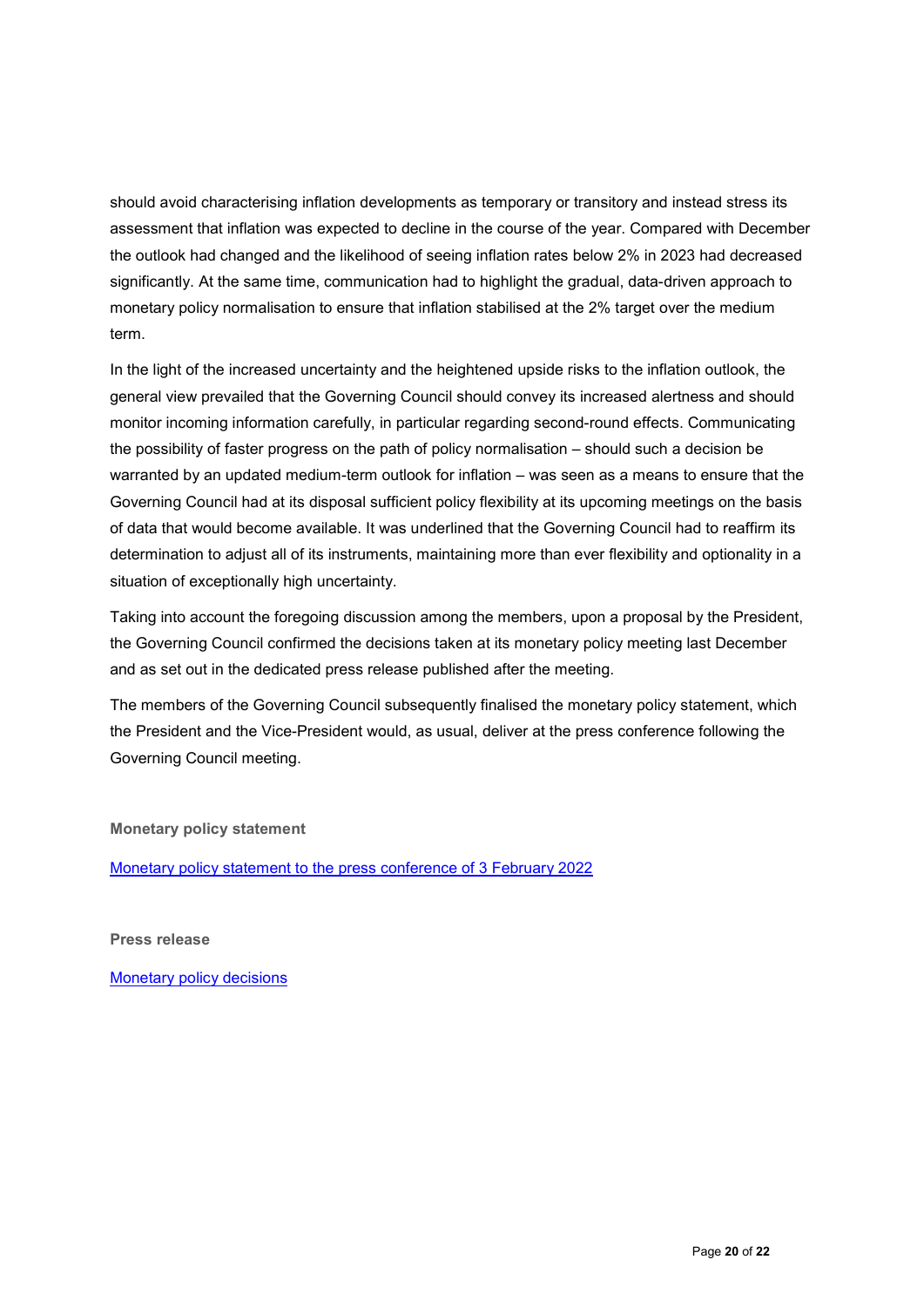#### Meeting of the ECB's Governing Council, 2-3 February 2022

**Members**

Ms Lagarde, President Mr de Guindos, Vice-President Mr Centeno Mr Elderson Mr Hernández de Cos\* Mr Herodotou\* Mr Holzmann Mr Kazāks Mr Kažimír Mr Knot Mr Lane Mr Makhlouf\* Mr Müller Mr Nagel Mr Panetta Mr Rehn Mr Reinesch Ms Schnabel Mr Scicluna Mr Šimkus Mr Stournaras\* Mr Vasle Mr Villeroy de Galhau Mr Visco Mr Wunsch

\* Members not holding a voting right in February 2022 under Article 10.2 of the ESCB Statute.

#### **Other attendees**

Mr Dombrovskis, Commission Executive Vice-President\*\* Ms Senkovic, Secretary, Director General Secretariat Mr Rostagno, Secretary for monetary policy, Director General Monetary Policy Mr Winkler, Deputy Secretary for monetary policy, Senior Adviser, DG Economics

\*\* In accordance with Article 284 of the Treaty on the Functioning of the European Union.